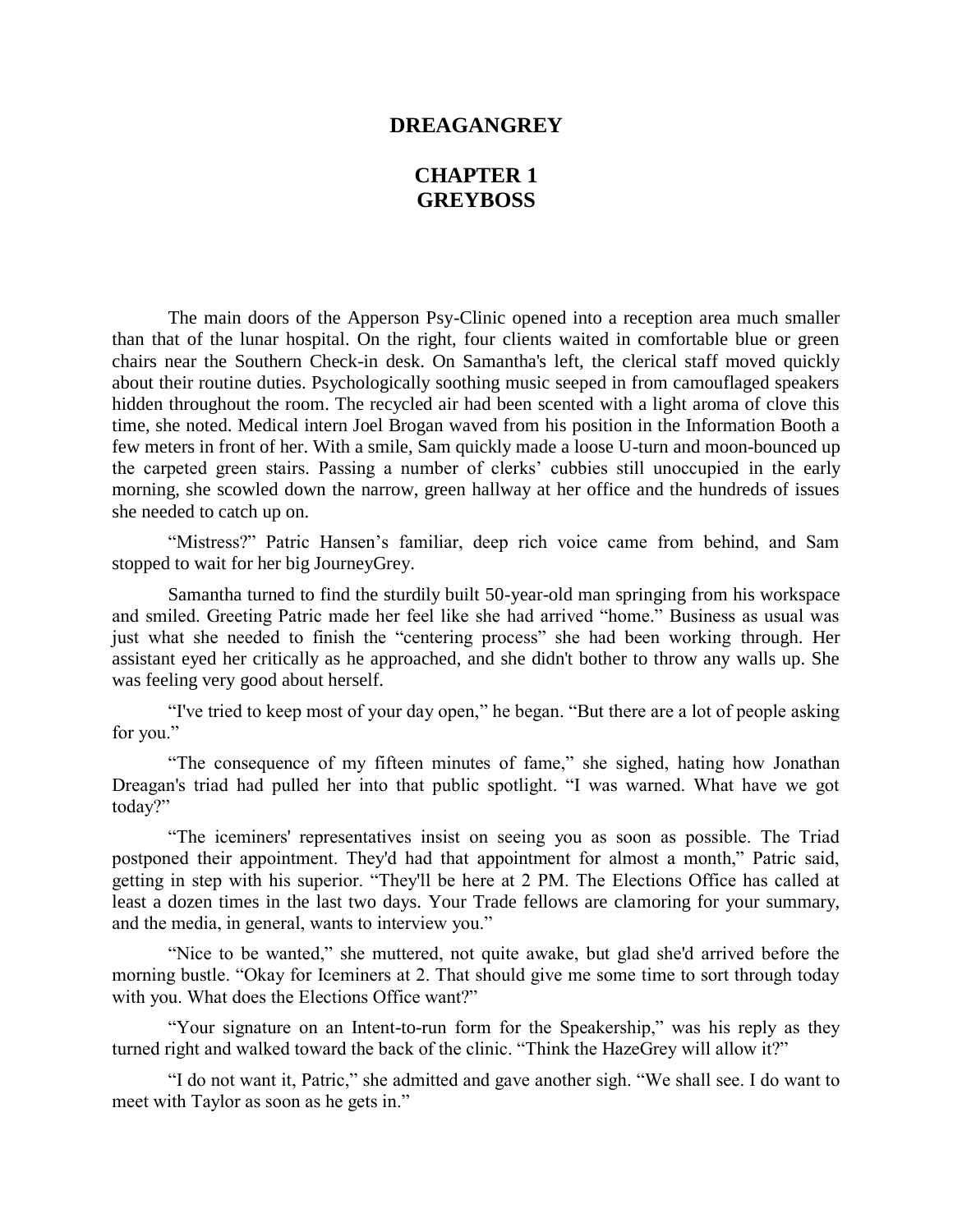"He's scheduled in at noon," he said, frowning down at her. "He said to tell you it would take all morning to pry his fee from Gus Adams."

"No doubt." She laughed up at her JourneyGrey, his bright Security Master bars tacked to his grey collar. "I want to see him as soon as he gets in."

They stepped into her windowless office, lights coming up. Samantha looked around, feeling comforted and secure in the familiar chamber. Someone had cleaned up the mess she had left on the side bar, emptied the trash, and straightened up the bookcases. Otherwise, it was reassuringly the same, with one major exception. Her usually tidy desk and computer waited, piled in paperwork, bytes and other reports of the office.

"I'm gone a few days, and you jacks do all this?" she muttered as she rounded her desk. "Thanks a heap!"

"A few days!" Patric grunted, tapping hot coffee from the side bar and service alcove. "Several. Sixteen days, to be exact."

"That many, huh? What a roller-rocket!"

"Yup. You were six days in space with the Founder. Four days in his Triad—"

"And four days visiting my folks and two with college friends," she finished for him. "Yup. That's sixteen."

"How's your dad?" This was asked gently.

"No better. I'll probably be going back to his funeral within a month," she muttered as Patric handed her a sipper-cup of coffee, and she shoved stuff on the desk aside to mask her discomfort. "Anyone else insistent?"

Looking up, she saw brief compassion in his eyes, but the professional personae quickly returned, and he answered, "JourneyGrey Nikatta from the Genni Colony."

Her mind leaped with delight. "I want more open communications with that Japanese colony, Patric. Do what you can to encourage it."

"JourneyGrey Nikatta's report seemed pretty vague. She wants to talk with you, ASAP." Lines wrinkled Patric's wide forehead.

"Make that comm as soon as we're done," she told him while eyeing the mess on her desk. "All this hard copy is not necessary, Patric. You could handle most of this."

"AshenGrey Roberts," he grumbled an unspoken reminder.

"Maybe not for long. Contact each of those groups and deal with them, except the Genni. I'll talk to our JourneyGrey before she ends her day. That gives us, what? About three hours?"

"I think so. I'll check the time zones."

"As for the media, I need to talk to their top lunar administrator, today—but no press conference. I have a little business proposition for them."

"All right." Patric gave her his what-are-you-up-to-now look, and she grinned wickedly.

"By the way, move the office furniture out of the room next door. Looks like I'll be living here for a while."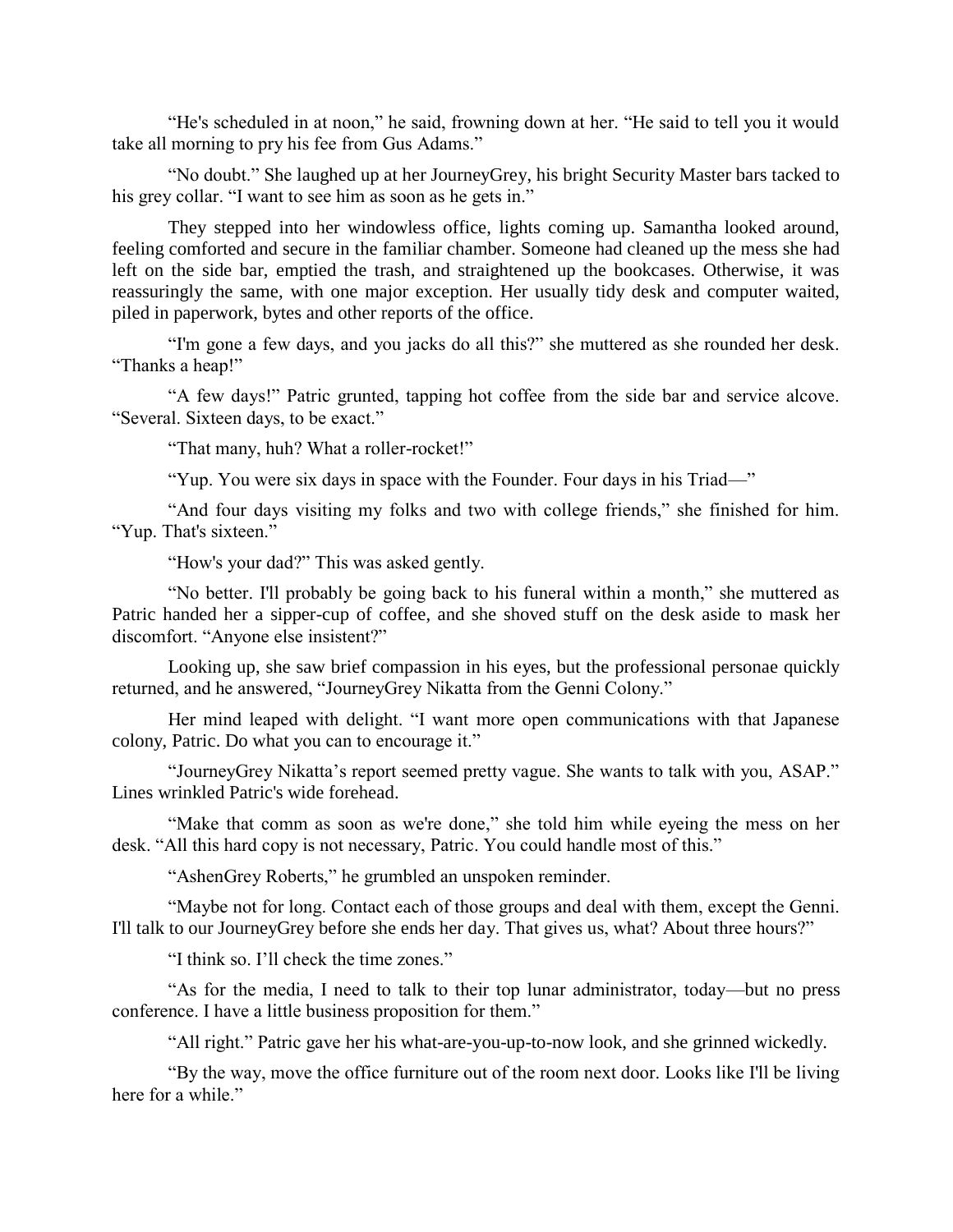"Already done," he said with a straight face. "We figured it'd take the Housing Office a while to reassign you something you'd find acceptable."

She stuck out her tongue at him, and he chuckled.

"What else have you done for me?"

"I rescheduled the apprentice induction for Thursday." He back-stepped toward the door. "And I have two tailors on call for you. At your convenience."

"Good man! Thanks. Bring them in tomorrow." Grinning at his farsightedness, she dismissed him with a wave of her hand.

Before the door closed behind him, she palmed the lock on the underside of the desk open and checked the lower left drawer. Her gun waited there, still wrapped in a small pile of tan oilcloth. Satisfied, she slid the drawer closed, locked it, and took up her coffee to consider the tedious work before her.

The recycle chute seemed the most likely candidate for most of the mess, but eventually, it all ended up back where it had come from—the desk of Taylor Roberts. That man couldn't lead a group in silent prayer, she thought sadly. Samantha knew exactly where she wanted him billeted, and that was not in any of her clinics. About the time she had dumped Taylor's work back in his office, one of the apprentice clerks paged her for an incoming call. She bounced back to her now tidy office and toggled the computer to life as she sat down.

As her comm activated, two persons appeared, sitting in a contemporary Japanese living room. The aging Genni ambassador was familiar to Sam from media releases, by reputation, and also from the infrequent reports made by the woman at his side. He sat, dignified and alert, looking much older than she remembered.

"Greetings, AshenGrey," the small Asian woman began. She was dressed in a medium TradeGrey business suit, hands resting wordlessly in her lap.

"Hello, Nikatta," Sam said, disturbed by the dignitary's presence. She had wanted to talk with her operative in private.

"May I present Hinto Izumihara, AshenGrey." The trim Japanese woman smiled with a delicate gesture of her hand that said traditional courtesy would be the order of business. Sam nodded moderately as Nikatta continued, "Izumihara-san, I am pleased to present Luna's senior AshenGrey, Doctor Samantha Danielle Alexander."

"I am honored," she breathed, realizing that such a direct first-time communication went against the accepted international business protocols.

"We have heard of your recent success, as well as the loss of two of the Founder's corporate officials," Izumihara said, stone-faced beneath his thinning hair. "Dr. Alexander, I will speak candidly."

"Please, do." Sam always held her breath when someone used that particular phrase.

"My remaining colonists wish to merge the colony with the Dreagan Corporation," the graying Asian announced quietly, and the small woman next to him grimaced.

Samantha exhaled slowly, guarding her reactions.

"Would your colonists be allowed to make that decision?" she asked, delighted by the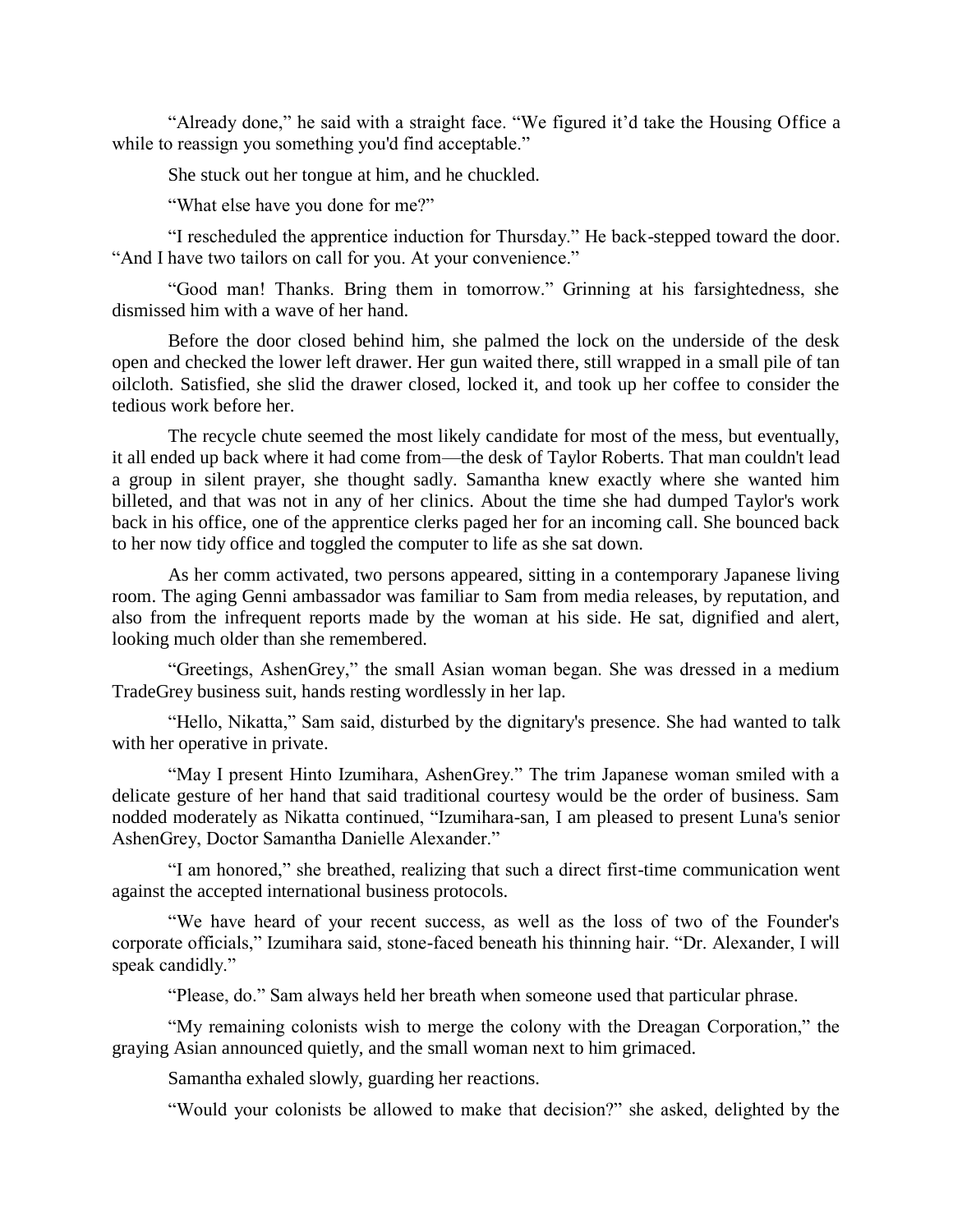man's straightforwardness. "I've heard rumors that your planetside allocations were again reduced."

"We would have to rely heavily on your support for a short while. Less than ninehundred of us remain after last week's migration planetside," he said while Nikatta's fingers hinted of greater difficulties. "We can offer new commerce, logistic assistance, and of course, sports competitions."

And thousands of vacant living spaces, Sam thought pleasantly. Too complicated for a conference call, she silently told herself, but the initial logistics of such a merger already began popping into her mind.

"When can we meet, Izumihara-san?" she asked, smiling inside about lunar golf, the Japanese passion. "What would be convenient?"

He bowed almost imperceptibly. "Could you make the journey?"

"Nikatta requires an annual evaluation." Sam dipped her head slightly and asked, "Can you be ready by the end of the week, Grey?"

"I'll be ready." She smiled and gestured a warning of slow-coming trouble.

"Thank you, Doctor Alexander," the elderly gentleman said quietly, pushing himself from the sofa. "Please. Let's discuss Nikatta's evaluation, when you're here."

"Certainly, sir." Sam bowed, and as the statesman rose to move out of camera range, she wondered why he had not used the formal ending to refer to his subordinate. "Let me connect you with my chief cleric, Nikatta. You two can make the travel arrangements. Thanks for a job well done."

She again gestured "trouble" while she said good-bye, leaving Sam wondering.

From her position against the rail at the top of the stairway, Samantha could observe the two groups that milled about the main reception area below. They were as predictable as children at a social mixer in their self-imposed segregation. The smell of machine oil lifted on the circulated air, and the media jacks down there grumbled about the smell of the iceminers. Iceminers and media men, she chuckled to herself. What will come from a mix of the two, she wondered. From up the hall, Patric emerged from his office and bounded toward her. She checked the wall chronometer and strolled back toward him.

"They're getting impatient, Mistress," he whispered, glancing at the closed conference room door. "And now the Founder is on the comm, very insistent about speaking to you."

"I'll take that in the conference room."

"In front of the media people?" he whispered.

The JourneyGrey spun and caught pace with Sam, frowning as he did. They had walked past several work cubbies before his shocked expression diminished.

"Dreagan's perfect bait for this trap," she said, wagging a finger at the man. "Or maybe I should call it an extremely interesting proposition. We shall see."

"Propositioning them or Dr. Dreagan?" He grinned, palming the door open.

Sam regarded her big assistant with innocent eyes, and he knew she wouldn't answer his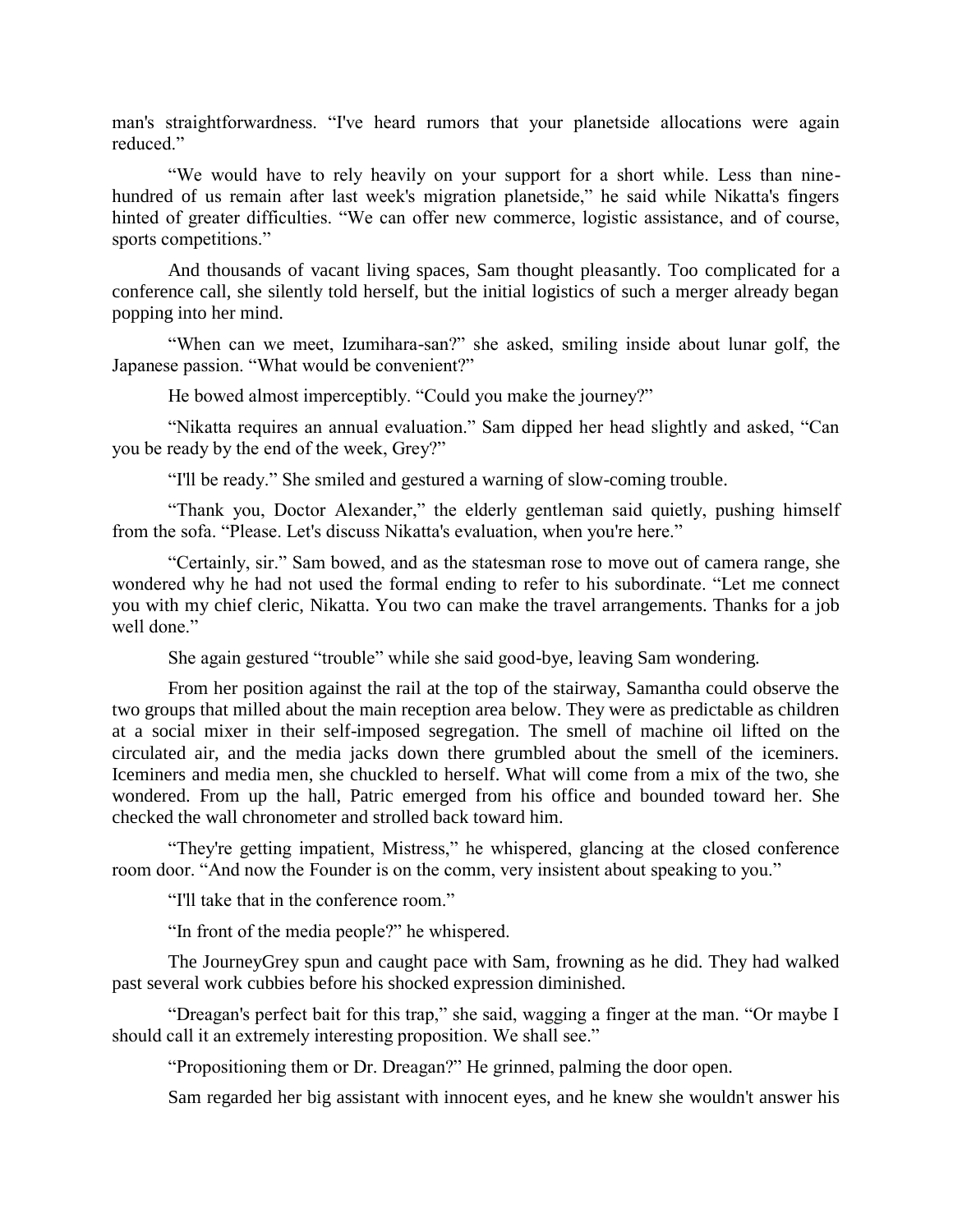question. The door slid sideways to reveal the clinic's ample conference room, its traditional rectangular table rimmed by several people dressed in various Trade colors. One obese Orangeman sat next to Media Master Jason Carmichael, a slender, black-haired man, wearing the Trade Silver of a Current Events expert, rather than entertainer's gold. Across from him sat a stunning blond, the new media mistress who went by the stage name of Cinda. Dressed in a flamboyant golden silk business suit, she turned her icy blue eyes on Samantha. Sam instantly felt her hostility. A handsome young apprentice standing behind Cinda shuffled his feet nervously. The greasy-looking clerk in Trade Green stopped pacing to look at the opening door.

"Please, join us," she said quietly to Patric, then stepped into the small meeting room.

"Gentle people, please be patient," she said while bouncing quickly to the small computer at the far corner of the beige conference room. "I must take this call, but I promise to be brief. Excuse me one more moment, please."

Touching the computer screen, she swiveled it away from prying eyes, then slipped the earpiece into place. At the touch of the controls, Jonathan Dreagan's face appeared on the screen. He was watching something to his left, out of camera range. Behind him, Sam could see the silver and blue interior of the DreaganStar.

"I'm in conference with Jason Carmichael and a few of his people," she warned him briskly. "What's so urgent?"

"Okay..." He drawled, his dark eyes twinkling. "I just heard you were back. Have dinner with me tonight?"

"I'm going to Genni for the evening," she said as a thought occurred to her. "You're welcome to join me and we can dine there."

The earpiece remained silent for a moment, and she wondered why she had just said that. Those days in Montana had not done very much to calm her confusion concerning Jon Dreagan.

A movement caught her eye. On a whispered command from his master, the apprentice media man slipped quietly out of the room, no doubt to make some Genni arrangements of their own.

"Can we be sure it won't turn into a media event?" Dreagan asked, frowning as Higgins passed him some paperwork.

"Not yet." She pushed anticipation into her tone.

"Why tell me this?" he grumbled, scrawling a signature. "Are those goddamn media people in the room with you?"

"Yup." Samantha grinned, gesturing to the earpiece.

"Damnit, woman..." he began, but caught himself and continued, "What do you want me to do?"

"Think about it," she said with a smile. "I'll call you back. Bye."

She carefully stowed the earpiece before turning to the four media people still in the room. She regarded the slender Trade Master across the table.

"I appreciate your patience, Master Carmichael." She smiled sweetly, swiveling in her chair. "And I hope you found that communication interesting enough to listen to my proposal."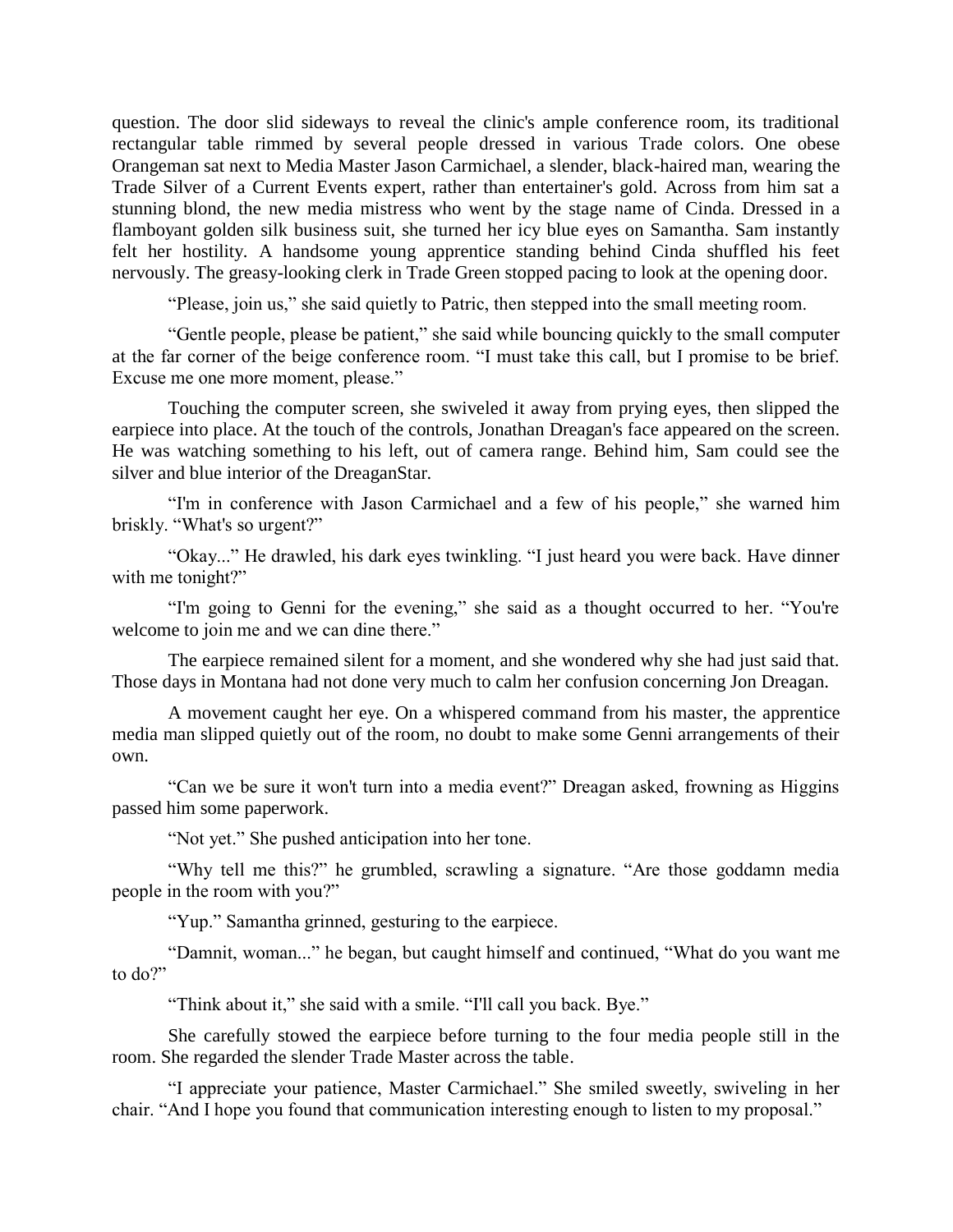"Very interesting, AshenGrey," the brown-eyed man said, glancing briefly at Cinda O\*Keefe, who wore a look of intense curiosity. "May I ask why you're heading to that foreign colony?"

"To have dinner," she said with a slight shrug. "And I'm sure you and your people could think up a hundred more questions, Master Carmichael. I have little time. Will you hear me out?"

He ran a big hand through his greasy black hair and then smiled slightly. The others fidgeted or drank from the cups of coffee a house steward had provided.

"Of course, I'll hear you out," he muttered.

"Infringement upon someone else's rights violates Lunar Law," she reminded him and his colleagues. "Wouldn't you agree?"

"There are also laws against impinging on our Freedom of Speech," he responded in an even voice.

"If I can't move about and be a credit to my Trade because of people underfoot everywhere I go, Mr. Carmichael, wouldn't that be an infringement on my rights?"

"Freedom of Speech, Miss Alexander." He smiled a sickly, ass-kissing smile that told Sam she was on the right vector. "We have the corporation's guarantee."

"Ironically, the Founder seems to be your favorite victim," she said, glancing at the others, whose blank faces disgusted her.

"The people want to know." Carmichael quoted, rubbing his chin while glancing at the Orange Master at his elbow. "And after all, he IS the Founder."

"He's one of the people, too. Infringement on anyone's freedom to move about is unlawful. Would you agree?"

Carmichael's Orange gave no gesture the media man could go on. No one spoke, and she glanced at Patric, who sat near the door. He grinned, and then she rose and moved toward an empty seat next to Jason Carmichael.

"Would you prefer compromise as opposed to legal actions?" she asked nicely.

The gaunt media administrator again glanced at his lawyer, Kent Ruthledge, who passed a grim reflection back to him. Carmichael turned his attentions back Sam's way.

"What is your proposal?" he grumbled, absently picking at the cuticle of his left thumb.

"You will assign one skilled media person each month to me," she said, intentionally leaning over the seated administrator. "That person alone may have almost full access to my daily affairs – outside of client confidentiality."

"Almost, Miss Alexander?" Carmichael asked, crossing his legs like a shield against her.

"That's AshenGrey Alexander," Patric stated politely while she glared at the skinny media master.

"Grey affairs do not always affect just Luna, and I must often be discrete. I'm sure you understand confidentiality," she said, watching these men closely. "I have a private life too, Master Administrator. I intend to enjoy it privately."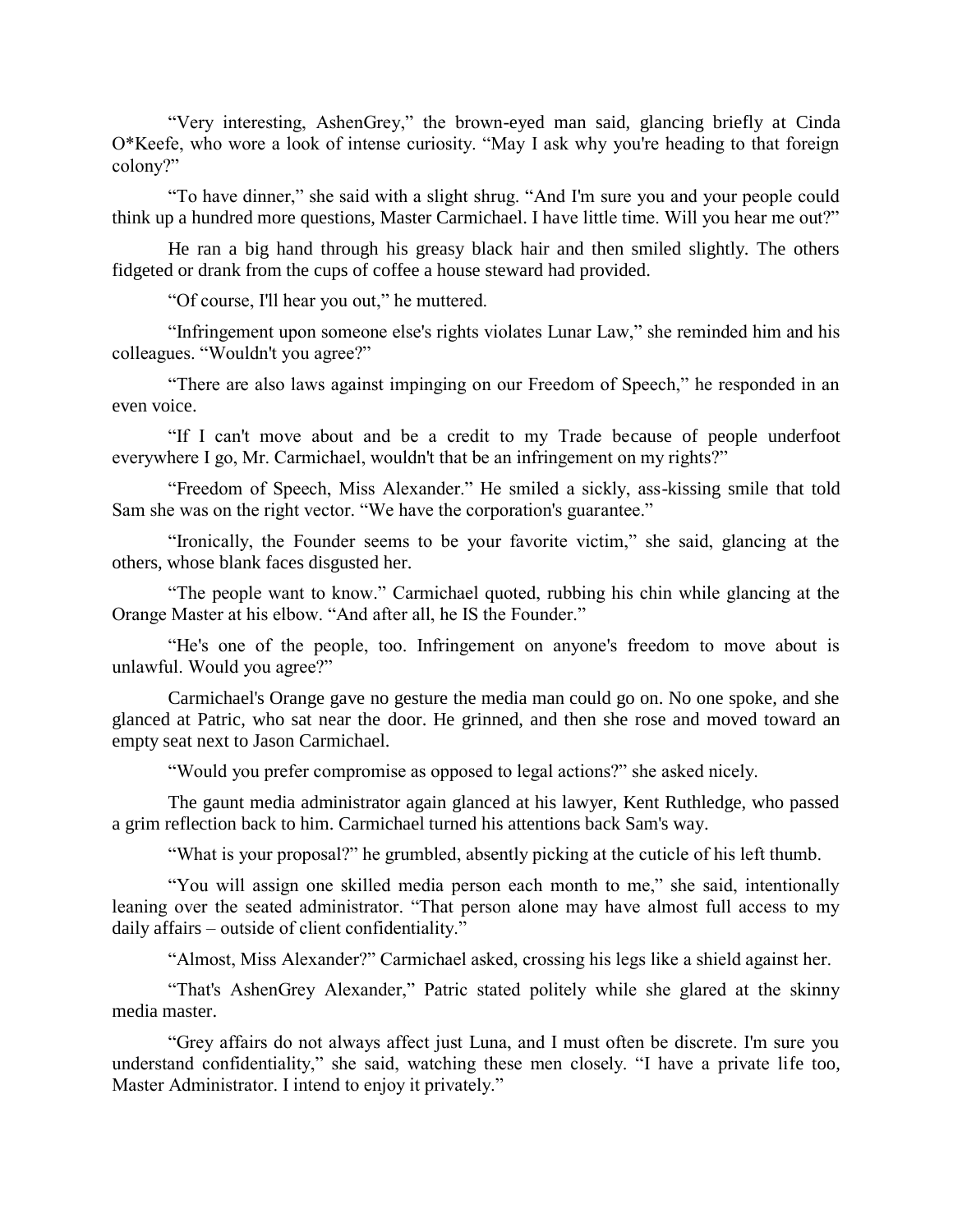"You state the obvious," came his bored, subtly contrived reply.

"Overall, the media have many victims. Those with celebrity status are pounced upon whenever they emerge from their homes. The media violate their rights in the name of Freedom." She shook her head slowly watching anyone but Carmichael. "Whose freedoms are more important? Not mine, judging by what happened when my flight landed last night."

"A regrettable incident, Miss...er AshenGrey," Carmichael sighed, after checking with his lawyer.

"Security had to restrain one of your overly obnoxious media men who refused to take 'no comment' for an answer. He almost punched out the Security jack who intervened," she reminded him, while on the other end of the room, Patric studied the room. "Regrettable, indeed!"

"Please accept my...er...our apology." This time he did squirm in his chair.

"Nope," she said, liking his discomfort. "I think I'll talk to Mark Hamble first."

"Please, don't." The black-haired man fidgeted, glancing again at Rutledge.

"She could have a case, under Lunar Corporate Law," the obese Orange whispered.

"If I pressed the case," she said, aware of the law only from an apprentice's education. "I will set a precedent. Shall we agree to make him the first to be prosecuted?"

"What compromise?" Carmichael muttered, shifting again in his chair.

"As I said: one media person a month, a new one each month," she replied, thinking that Carmichael was still trying to figure who her dinner date might be.

"That would put a few people out of work," he muttered, and the greasy cleric behind him nodded enthusiastically.

"There's plenty of work to be done in the ice mines," Sam suggested. "News stories, too."

Across the room, Patric looked thoughtful, then smirked. The media could transform the public's distaste as well as the substandard conditions at the icers' dorms and tunnels.

"Miss Alexander—" The administrator began.

 Angered by his repeated disrespect for her Trade position, Samantha quickly lunged and clamped her hand across his mouth. The incredibly swift action left Carmichael startled, wide-eyed, and immobile. Sam felt amazed by her own actions.

"For the last time," she said gently. "That's AshenGrey Alexander, senior psychologist on and inside this desolate rock. As head of this and all the psy-clinics of Luna, I'm telling you something very important, Administrator." She tuned her voice into an intensely persuasive tone and continued. "Listen very carefully. You WILL curtail your subordinates, assign one person to me as I request, and you will discourage all others from trailing me. And this is how your Trade will treat any celebrity or official residing on the Moon, and as well as those visiting here. Mobbing an individual will no longer be tolerated. As Senior Grey, I forbid it. Let it be entered as recorded law for Luna. My JourneyGrey and all of you have witnessed. Please record that, Grey Hensen."

Slowly, she brought her hand away, watching the stunned man digest her words and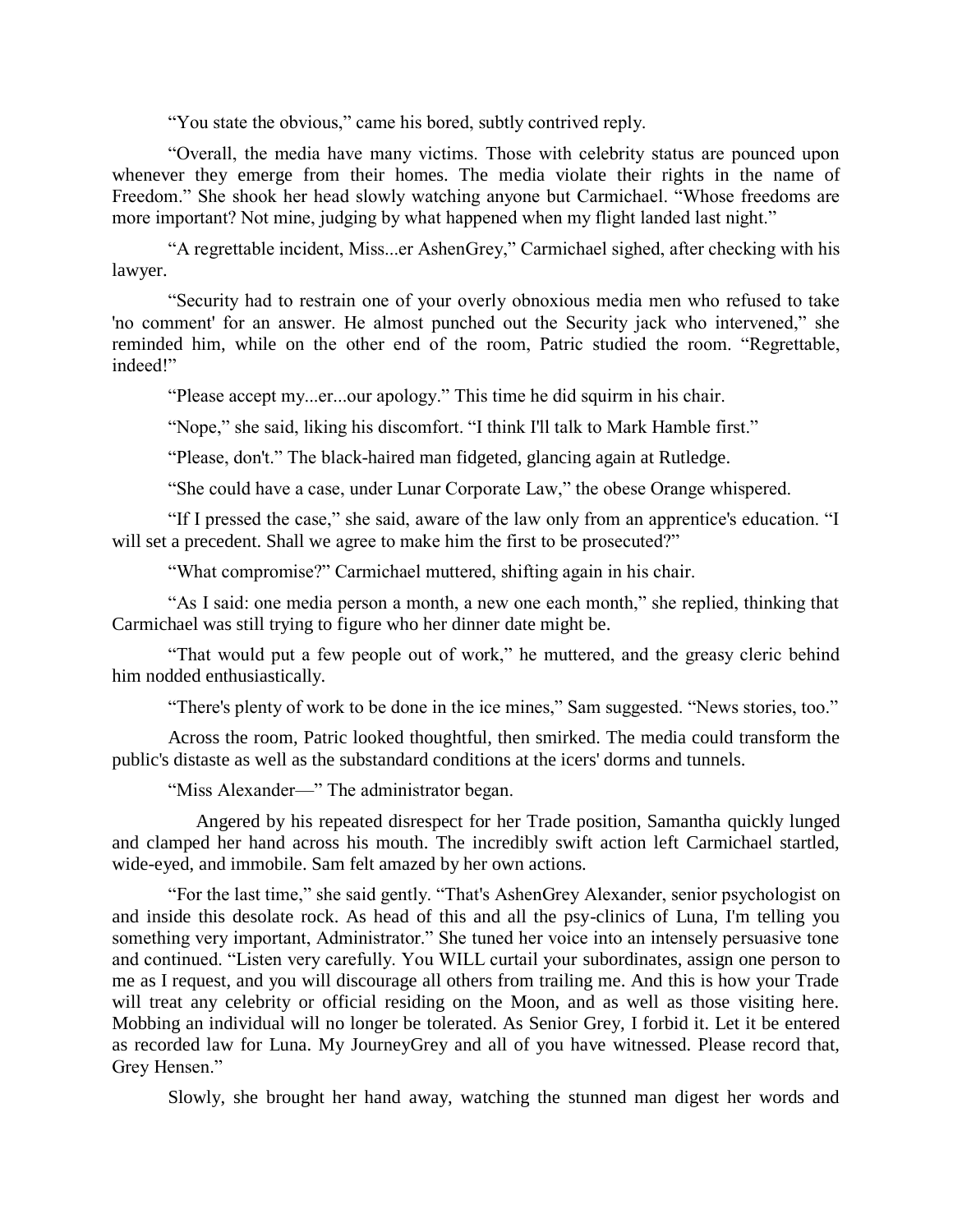behavior. Sam sighed, easing into the nearest vacant chair and glanced at the lawyer, whose pained expression again mimicked his employer.

"The Greys have authority above corporate law," Rutledge said to his employer with a slight shrug.

Carmichael closed his eyes and swallowed twice.

"Do you have a preference for media members?" Cinda inquired demurely.

"Not at this time," Samantha said quietly while eyeing her through Grey Trade training. "What do you think would make good guidelines for candidates, Miss O\*Keefe?"

"May I accompany you to Genni?" she asked with genuine politeness.

"That has yet to be discussed," Samantha responded, eyes on the Administrator. "And that will determine if I go with or without a date, Master Carmichael."

His eyes snapped open, glancing briefly at his blond media mistress, her face bright with hope.

"I'd like your decision," Sam said, ignoring the woman.

The slender, well-dressed administrator ran his left hand across his chin, and then glanced around at his advisors. Both the Orange and the Green hung their heads.

Sam knew she had won.

Three hours later her office computer chimed, and glad for the distraction, Samantha activated its communications program. Nikatta's olive-colored face seemed older than her 33 years and from the stack of dirty dishes and the messy American decor behind her, Sam could assume she commed from a private cubby.

"Mistress," she said, frowning slightly. "I hope I am not disturbing you."

"If you were disturbing me, you would be speaking with Patric," she replied, glad to be away from the paperwork. "Yes, Nikatta?"

"It's worse than he lets on." Frown lines marred her pretty face as her fingers twitched but without readable gestures.

"I expected it. What's troubling you?"

"There's talk of independence here," she said with a shrug. "Any form of rebellion could be...messy."

"Local problems?"

"Planetside, mostly." She glanced off-screen momentarily. "His superiors are displeased with this whole experiment and have ordered all of us home. Planetside did not plan for the pioneering spirit to evolve."

"A serious miscalculation," Sam muttered, letting a frown show as she quickly thought of many possible ramifications. "How messy?"

"Already a few malcontents have disappeared—banished planetside, I hope." Nikatta nodded slightly, tossing back her thick, black hair. "The planetside Committee seems fiercely possessive of what they think is theirs. Some remember that our ancestors were a warrior race."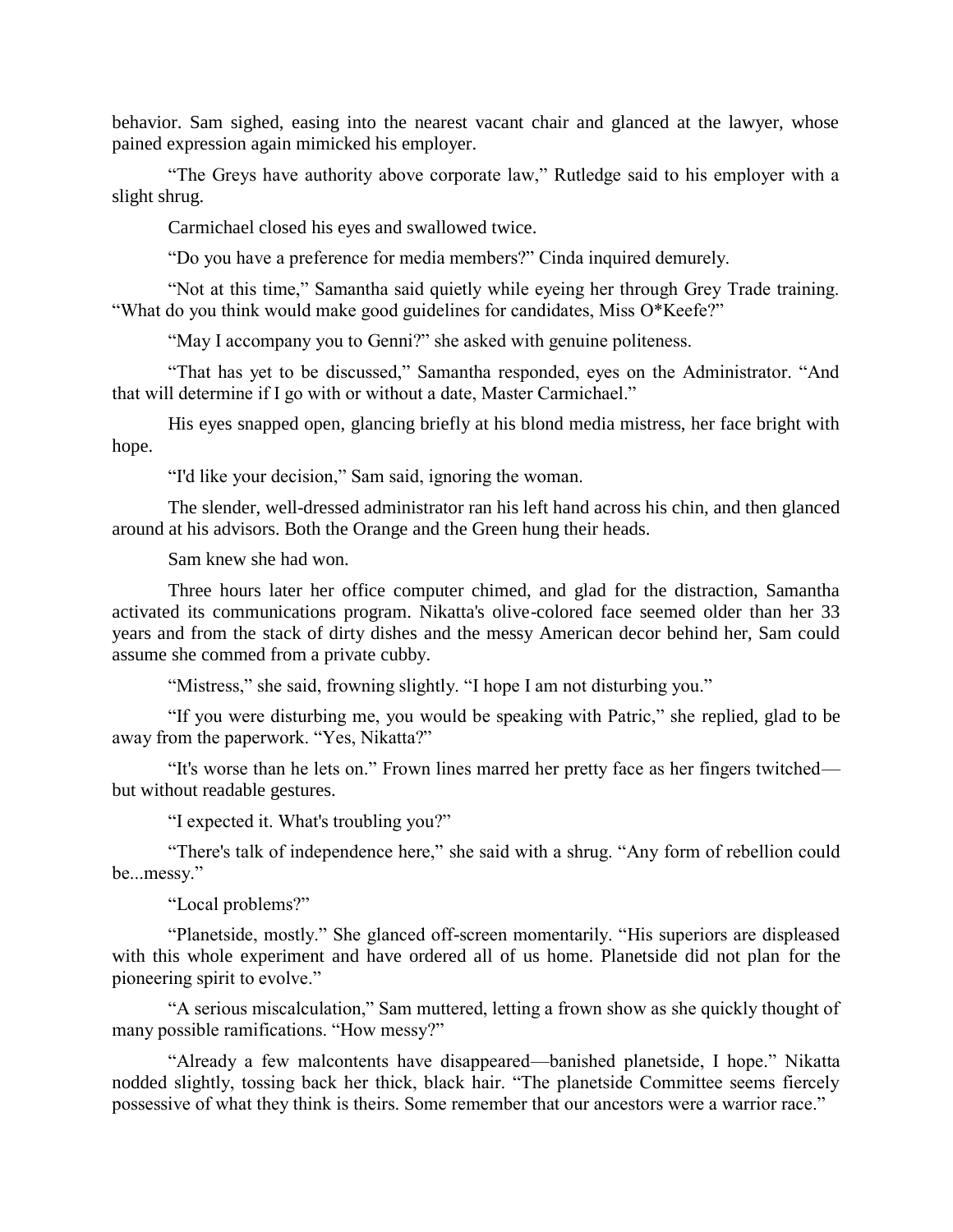"Do those planetside warriors have any weapons?" She had to ask.

"Siege tactics, political trade blockades," she said with a slight shiver. "Suffocation and starvation."

Samantha studied the pretty woman's subtle, subconscious actions of clandestine cautiousness, and wondered how close to the truth these concerns were.

"Conventional warfare is, unfortunately, not that long dead," she muttered, estimating what needed to be done. "Someone somewhere can always find weapons—if they want them bad enough. I'll need an estimated timeline of events when I arrive on Friday. Or sooner?"

She nodded, and then Sam heard the sound of a door swishing open on her side of the connection. Nikatta's face danced with indecision.

"Be very careful, Nikatta," she warned, knowing their conversation would end here. "Call me if you need me."

"I'll try not to, AshenGrey. Thank you—" The woman glanced over her shoulder.

The comm faded with the image of her tense face, and she tapped the in-house comm button on her computer.

"Patric?"

"Yes, Mistress?" her assistant responded, sounding very thoughtful, and she wondered if he had been eavesdropping again.

"Would you say that Nikatta exaggerates?"

"She is not known to," Patric replied through the audio only. "In fact, I've heard that she's more the opposite."

"Thanks. Have you heard from Taylor Roberts yet?"

"Not yet."

She chuckled to herself over the position that man was placing himself in. Roberts had some personal status impediments and could be relied on to follow his personal motivations with almost complete predictability.

The psychology text she studied seemed boring and dry. According to this author, The American Revolution, like every other political revolution followed a predictable course. First came discontentment with the "old guard," then insurrection and upheaval. The new regime moved in while heroically calming the masses, reorganizing and dictating the new law. Ironically, within one lifetime, they would become the "old guard." The time varied, but the cycle was nonetheless a clear one. Sam frowned as she logged off the library app and returned to the business at hand, sorting out the chaos of her neglected office.

The lemon twist tasted exceptional, and she complimented apprentice steward Damian on his mixology. The blond sixteen-year-old proved an extraordinary boon to her and Patric. In the two months since Damian Reynolds had come to work for her, she had done less of the annoying little tasks an administrator must deal with. And she had acquired a devious set of ears tuned specifically to the interior of her clinic. The young man smiled slightly at the compliment while gazing around the beige conference room. A few icers had sought her out to talk weeks ago, and it seemed that they'd brought all their friends this time.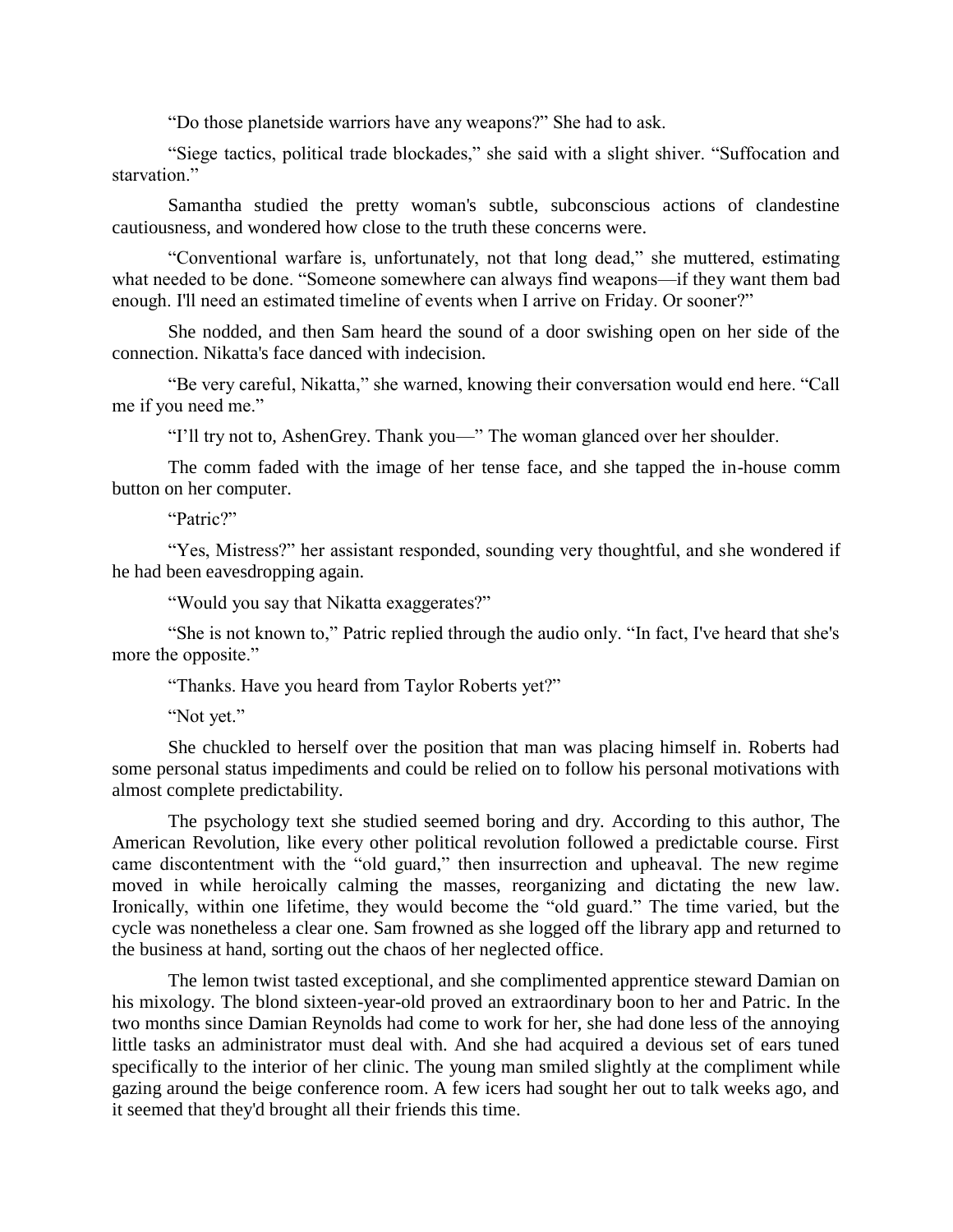In the background, Patric lounged, dressed in casual clothes and ready to call it a day. Most of these men wore oil-stained overalls, but all came close to being clean. The room smelled of oil and ozone, common to their Trade. Turning from the teenage apprentice, she stepped through the crowd to the one overstuffed synthetic leather chair in the room. Evicting its inhabitant with a mild gesture, Sam felt pleased to see that each of the men held something to drink. Wanting them comfortable and at ease, she had even changed from her official greycolored tunic into something casual in a green floral design.

"We're all residents of Haywood Dorms," began the Trade Red she had met with originally—Master Miner Gerry Fitzhugh. "Thank you for your hospitality."

"Where would you like to begin?" she asked as she flopped down into her chair.

Five or six men spoke up together, then stopped. Three began a second time, then stopped. Someone chuckled briefly, and then an uneasy hush swept the room.

"Master Fitzhugh," she singled out the Trade Red mechanical engineer who lounged casually near her. "Talk to me."

The redheaded man developed a flush behind his generous sprinkle of freckles, and he drew a deep breath.

"Well, you know a bit of it," he stated uneasily. "The ice mines always need strong men and, on a temporary basis, it wouldn't be so bad. We've got plenty of space in the dorms."

"How bad is not so bad?" she asked, seeing the frowns of his co-workers.

"It's risky work if you don't know what you're doing," one big JourneyRed put in.

"Long hours!" an Indigo journeyman called from the back.

"Could pay more," Samantha heard a Blue apprentice mutter.

"Not enough air."

"Yeah—Somebody's stealing it," another man said.

"Probably selling it to the Japs," was said with hostility.

"What?" Sam cried, eyeing Master Fitzhugh. "How long has this been going on?"

They seemed to all shout at once, but she could glean a period of 2 to 4 months from the melee. Patric caught her eye, gesturing if she wanted this investigated, and she lowered her eyelids in affirmation. Sipping the juice, she waited as the men settled down.

"Like Josh says," Fitzhugh continued earnestly. "We think someone's tapping off air and selling it somehow."

"What's your Security say?" she asked quietly, knowing what terror suffocation was to these men.

"Dr. Alexander, they may be the ones doing it." The Mine Master sighed, and she felt a slight shiver, her subconscious' way of nudging her about details she may not consciously acknowledge. "We're not sure because anyone who asks too many questions—"

"—Becomes a statistic." Patric finished what had been left that hanging in the air. "Media seems to downplay this. But if you look, it's there."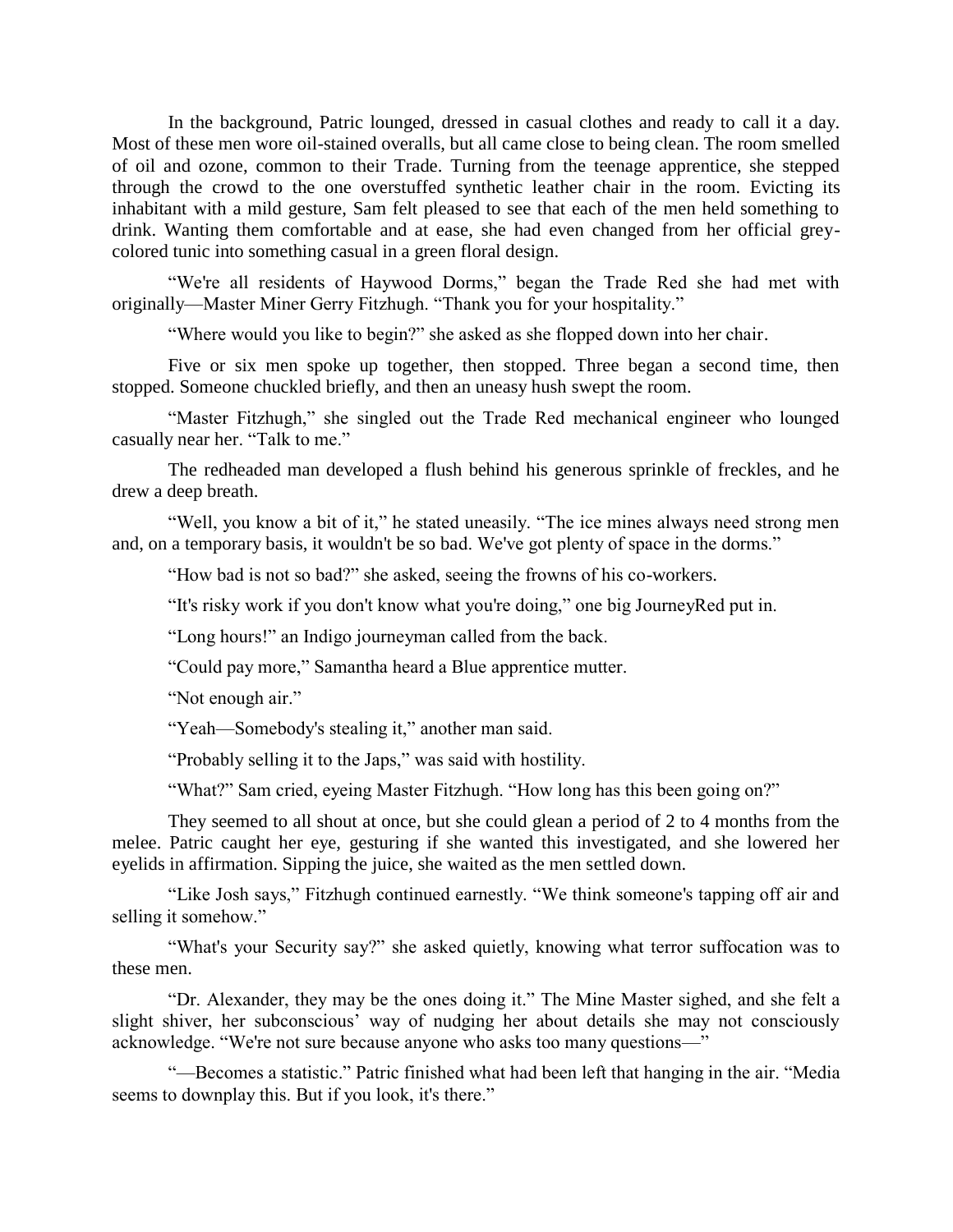"And you've been looking, mister?" Fitzhugh challenged, turning to Samantha's still anonymous assistant while others rose from their chairs. "Who the hell are you to talk?"

"My man Patric," she said, staring heavily at these men. "All of you. Sit down."

"All I know," Patric quoted with an exaggerated shrug of his massive shoulders, "is what I read in the media."

A number of men frowned at this but resettled themselves in the chairs, backs to Patric. Their quick dismissal of him made Sam smile inside. They'd seen enough of him to leave him to his work when down in the mines.

"Why do you think the Media would downplay this?" she asked.

"Prejudice, if you ask me," one hefty journeyman said quickly. "They don't know what goes on down there. And neither do you."

She gazed evenly at his pointing finger and took a slow deep breath. Should she tell them about the months she had spent apprenticed in those mines, she wondered. Fitzhugh avoided her eyes, studying the ceiling, not willing to divulge that she had been an apprentice.

"I've worked the mines," she said quietly. "And that's not for public knowledge. Ask Master Engineer Horawitz."

"Horawitz was killed ten days ago," Fitzhugh said with great sadness in his voice. "While you and the Founder were lost in space."

"Was someone trying to kill him?" she asked coldly, feeling grief for the loss of the friend and business contact. "How'd it happen?"

"Media called it an accident," the hefty journeyman informed her sarcastically. "We're not so certain."

"He was tracing air lines," Fitzhugh said with an edge of pain in his tone. "Seems he ran out of air. Let's just leave it at that."

Master Engineers do not run out of air, she knew, realizing that Fitzhugh was attempting to spare her what he thought to be details too ugly to discuss. She had other ways of getting the information she wanted.

"I'll have my people digging deeply into this," she promised through gritted teeth.

Several men began to talk between themselves, so she leaned back into the soft chair and took a deep breath to collect herself. Sipping her drink, she decided who would investigate. Patric caught her eye, eyebrows dancing. She lowered her eyelids in reply.

"AshenGrey, the corporation's becoming a zoo," Putney, an acquaintance of hers, said from the back of the group. "Will the Founder's democracy be any better?"

"We shall see. Have you ever heard of the old United States democratic system being described as a three-ring circus?" she asked, watching a room full of faces react in thoughtful humor. "They had a three-branch system made up of one Executive, a sluggish at best judicial system, and an ineffectual double legislative body made up of a congress and a senate. That meant that laws and their functions had to be screened twice before reaching the executive's desk. History is somewhat factual, I'm told, but it does occur to me that system could be made more effective."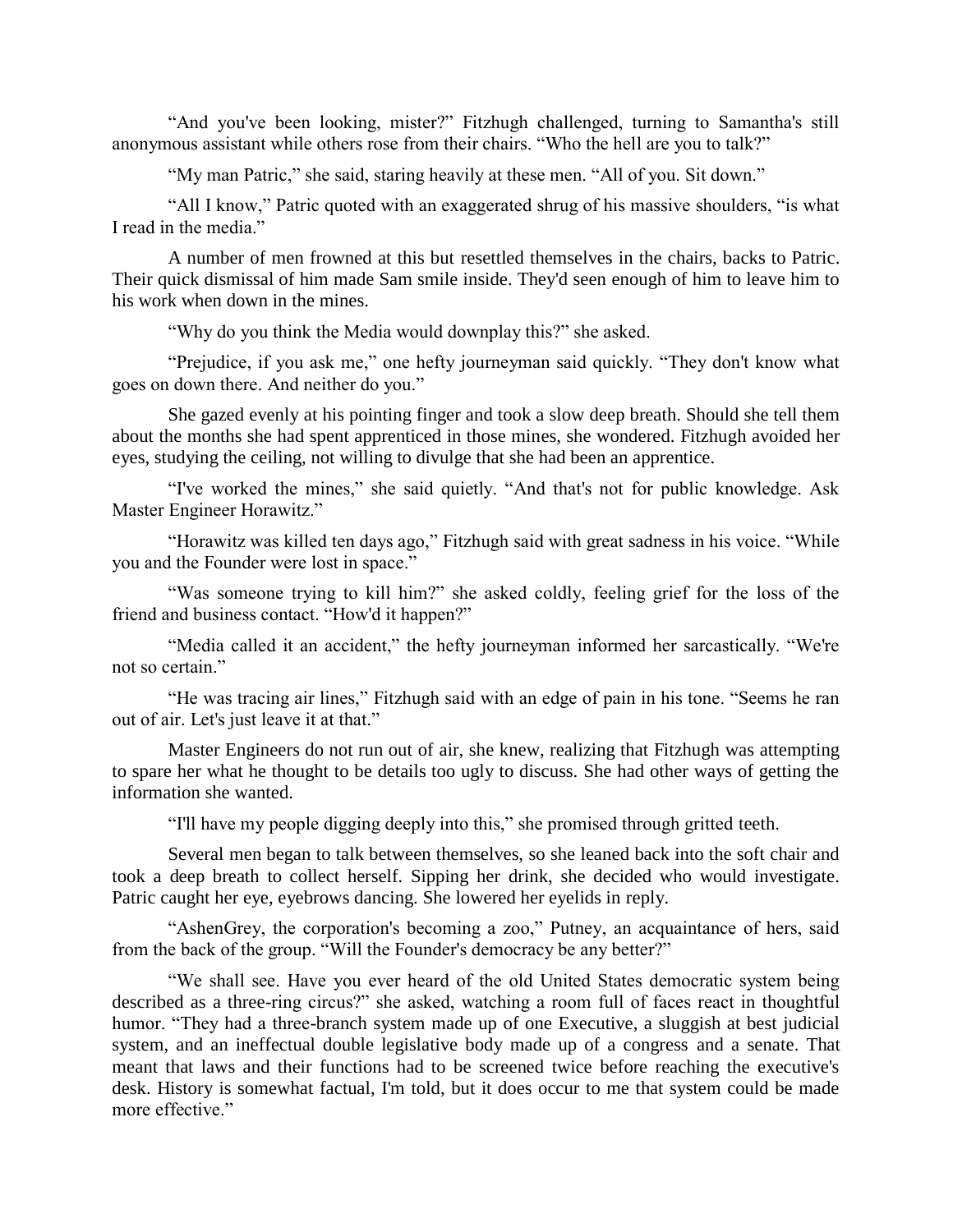"So, we swap a zoo for a three-ring circus?" Fitzhugh laughed and then swigged his beer.

"It requires time to evolve, and there's a lot to consider," she said, then drew deep on the lemonade. "I'd love to see Doug Hershaw or that satirist, James Ronson, get into the middle of this. Wouldn't you?"

"Mannie Oliver's talents would be good, too," someone offered from off to her left.

"Who's Mannie Oliver?" she asked, not placing the name.

"Runs a watering hole in Tranquility," Josh drawled in a quiet tone as the other individual took a cuff on the shoulder from the man next to him.

"Right." Samantha laughed, thinking Mannie might be worthwhile, and then turned the subject. "What about your mines, jacks?"

"Less work and more air, AshenGrey," Fitzhugh said solemnly, and his associates muttered their agreement. "That would cover it."

"The living conditions are adequate?" she asked, glancing at the chrono, to discover that she was out of time.

"Barely."

"Just."

"Almost."

"Sometimes."

The comm at her right beeped twice then once—her code—and she raised an eyebrow at the men. They quieted at once, and she reached for the comm toggle.

"Dr. Dreagan for you, Mistress?" came Damian's voice, and she wondered why the young steward was answering comms.

Patric's eyes waited for instructions.

"I'll take it in my office. Thank you," she whispered into the micro-mic, and then flicked it off. "Gentlemen, my assistant, Patric, will take over from here. Please, consider him your contact for now. Excuse me."

With a quick farewell to the miners, she rushed out and through the halls of the clinic, which were now empty. As she approached her office, she found an exception to the deserted corridors—one man and one woman. Cinda O\*Keefe waited with a body-cam tech, a tall, strawberry blond whose slightly pockmarked face broke into a pleasant smile as Samantha passed them where they sat, just outside her office door.

"Personal comm," she told them as she hurried to her door. "I'll be right with you."

The files in Samantha's computer showed most of what she needed to know about the two media people who waited outside her door. Patric, in his usual fashion, had seen to that. After a brief scan of their profiles, she called the door open, and O\*Keefe charged into the room, followed discreetly by the slender camera technician, whose photographic equipment quickly scanned the room. The blond woman marched up to Sam's desk with an air of authority that instantly set off alarms in the psychologist.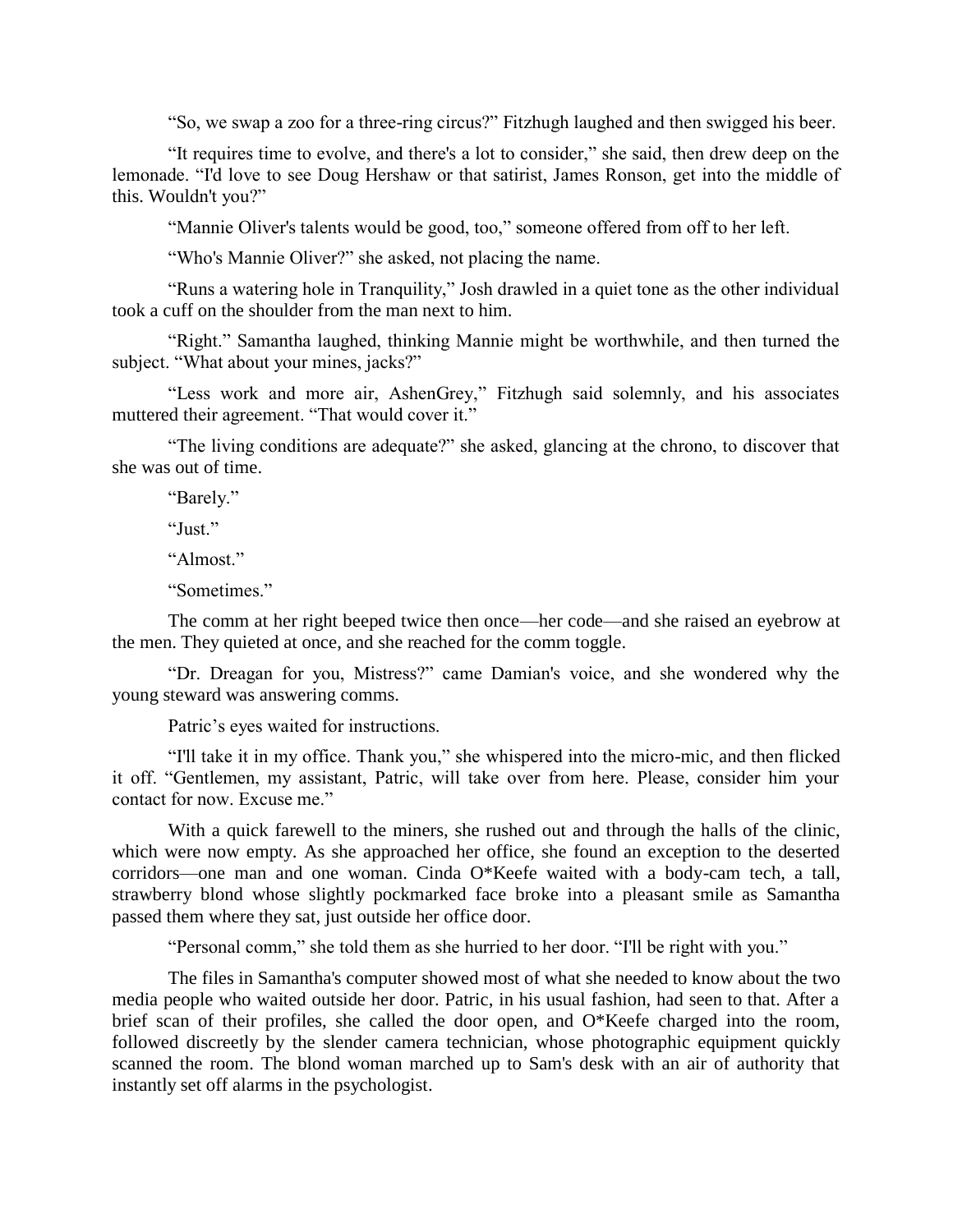"You're not an easy woman to see. I've been trying to get an interview with you since you and the Founder came back from space." O\*Keefe frowned as Samantha gestured her to one of the two dark grey seats across the desk from her. "Your people were rude to me, and I got the feeling you don't grant personal interviews—"

"I don't," Sam interjected, indicating to the tech to take the seat beside O\*Keefe as she continued ranting.

"…so I had decided to sneak in here some night—"

"You'd be Earthside in a nanosecond," the camera tech muttered, approaching Samantha with his hand out-stretched.

"—Or become enough of a problem client that I'd become your personal case—"

Sam considered how much of a problem O\*Keefe would be as the cam-tech swung his lightweight, silver recording equipment to the chair in one fluid motion, then took her hand.

"Media JourneySilver Jones, Dr. Alexander," he said amiably and met her gaze with steady hazel eyes. "Cinda says she knows you."

"—But I decided not to. Just in case."

"I've met her. Once," she muttered quietly then raised her voice. "Media Master O\*Keefe, please sit down. Since you attended my meeting with Master Carmichael, you must know my feelings about how the people of your Trade tend to overachieve for any story."

Sam held the blond woman's eyes steadily, willing her into the gray chair. Once O\*Keefe sat, Samantha looked briefly at Jones to find an amused smirk playing around his mouth. She drew a mental sigh.

"Do you both understand the consequences of any infringement of the rights of private citizens, as spelled out in the new contract?"

Blond heads nodded, but Sam wasn't sure if either one of them really did understand.

"I'd wager that within the next few days, some media people will push me to see if I'm serious," she said, folding her hands on the desktop. "And they will find themselves banished from this rock. As the situation occurs I will expect you both to stand loyal to me. Understood?"

"Sucker's bet." Jones grinned, stretching his legs out and making himself more comfortable. "I will, AshenGrey."

"I don't see why I should betray my Trade," Cinda pouted, shifting in her chair when Sam glared at her. "I mean, that's what it sounds like to me."

"Quiet, Mistress," Jones whispered gravely. "Or don't you really want exclusive rights to Psyche for a month?"

"He's got a point there," Samantha said, stifling a chuckle. "Should I call your supervisor now, and request a different commentator?"

"I'd rather you didn't." O\*Keefe sat straight up in the chair, eyeing her coolly as she realized that the little-girl game she automatically played in this male-dominated society wouldn't work with the AshenGrey woman.

"All right. Now, you both must realize that you can't have total access to me 100 percent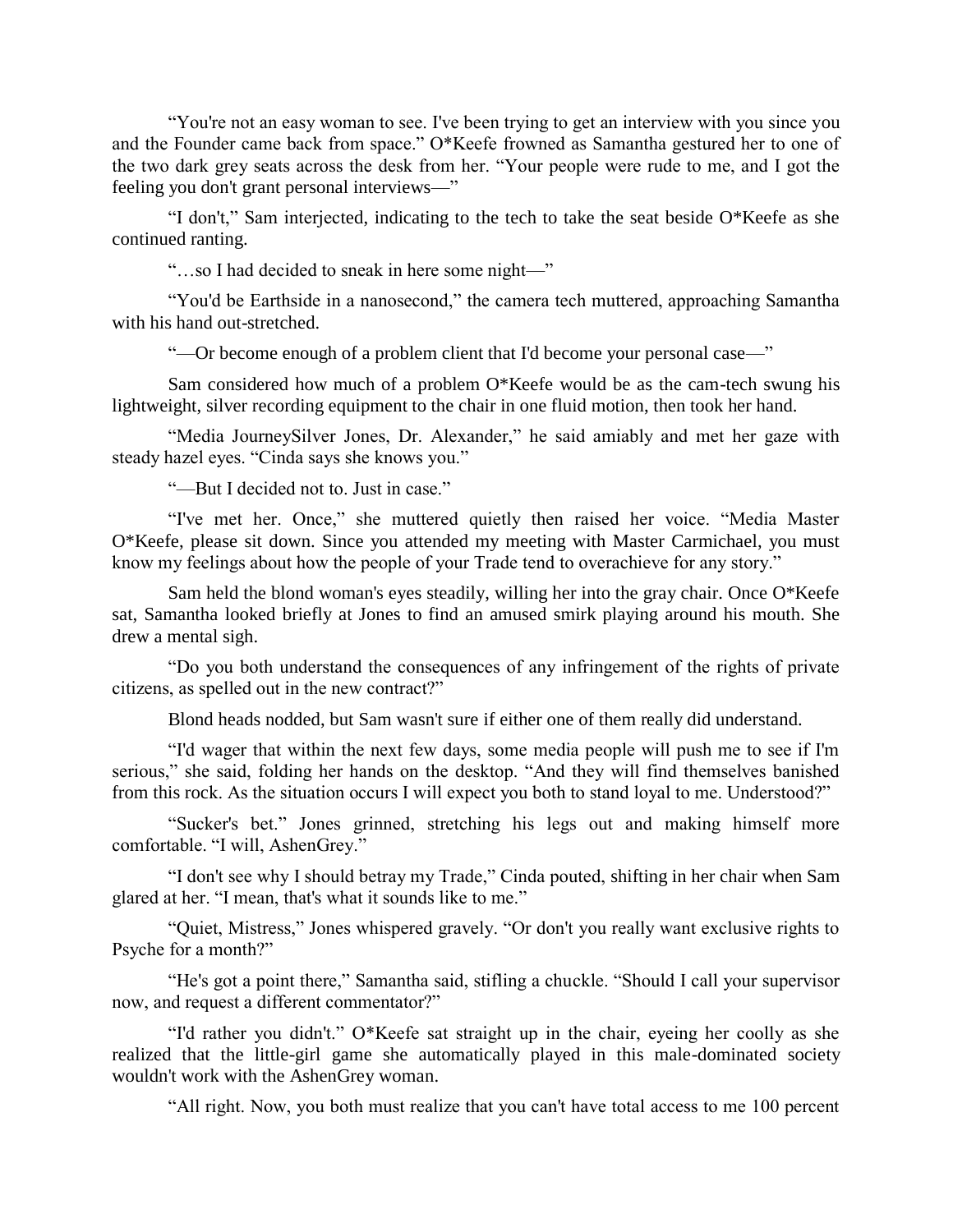of the time?"

"When don't we?" O\*Keefe interrupted.

"Some Grey business, by just the nature of my Trade, must be kept confidential. I'll try to be clear about such situations," she continued evenly. "Also I expect to enjoy a private life without the two of you underfoot. Jones, I understand that this assignment will probably get you your Masters?"

"That seems to be the case," he said with pride.

"And, O\*Keefe," Samantha sighed, steepling her fingers. "You're just chasing the hottest scoop on the moon."

"Well, most women viewers want to know what the real Jon Dreagan is like," she said with a slight shrug. "From a woman's perspective."

"Yours or mine?"

"Mine. I have heard that you and the Founder had many difficult moments both before and during the Triad," Cinda O\*Keefe began in her commentator's voice. "But I was hoping for your input as well."

"That implies that I'm simply a means for you to get to Dreagan." Sam smiled, studying her.

"Dr. Alexander, that's not it at all," she insisted, lapsing into another long monologue, and Sam found herself thinking of the Shakespearean quotes "the lady doth protest too much." Mentally she promised herself to comm Cinda's master and clarify the arrangements in the morning.

The spacious Genni garden had relatively few tables, and Samantha thought of how many Lunans would be uncomfortable in the spacious surroundings. The owner had managed to ship some lovely, oriental antiques up from planetside, and she marveled at the massive holotank that served as the back wall. The garden holograph, complete with floral smells, and a two-meter waterfall made the restaurant feel even more open, yet intimate screens and shrubbery barriers provided privacy for each dinner table. The meal, dehydrated stir-fry vegetables, crab in lobster sauce, fresh fried rice, real egg drop soup, and green tea, had been excellent.

Her dinner guest had been very quiet, often eyeing Miss O\*Keefe, who sat ten meters away with Holotech Jones. From the rude way Dreagan had spoken to Cinda during the flight over to the Japanese colony, Samantha realized he had dealt with her before—and to a bad end. She felt certain that he wouldn't be chasing that skirt.

Waiting now for a refill, Dreagan toyed with his empty sake glass.

"I get the feeling you brought a chaperon," he whispered, not happy.

"Two." Samantha grinned, setting down her cup of green tea. "Guess we'll soon be a gossip item for the romantics and adventurers."

"And the Trades and politicians, keeping in twos."

"And the historians and genetic techs..." she grumbled, her mood clouding briefly. "More twos."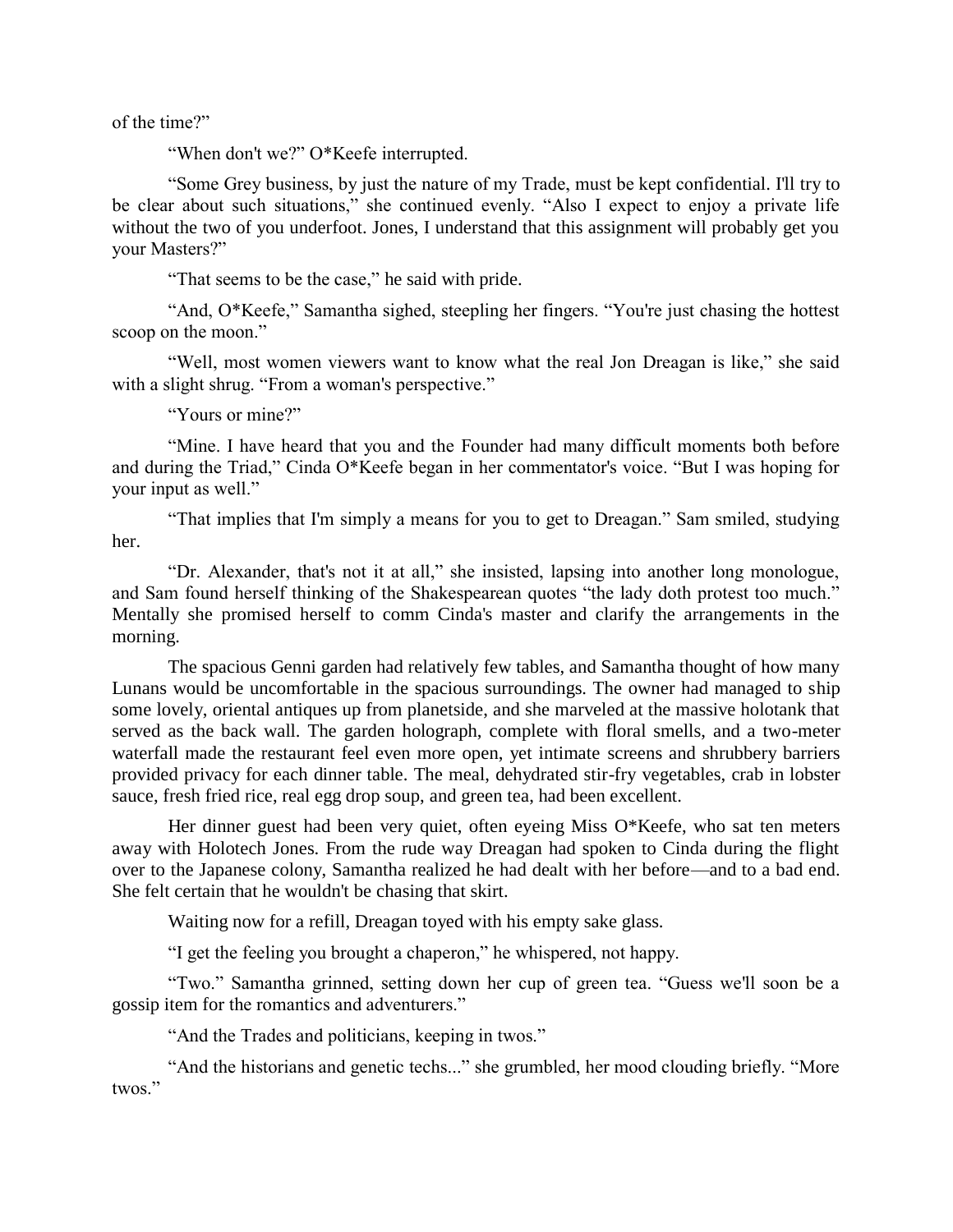"Why the frown?" The dark-haired man asked in a gentle tone. "Trouble?"

"I may be a product of that science, I'm discovering." She sighed, averting his eyes. "And I'm not at all comfortable with that thought."

"This has something to do with your father's illness, doesn't it?"

She regarded him and found compassion, then glanced over Dreagan's shoulder to Jones and O\*Keefe. They seemed content with their meals. The tech's equipment lay dormant on the chair next to him. She looked back at the man across from her.

"Perceptive of you," she whispered, pushing her finished meal aside. "I've been conducting some double-blind research on my own background. Wanted to be sure Mom will inherit the ranch, you know..." She stopped to push premature grief from her emotions, and Dreagan touched her hand.

"How can I help?" he asked sincerely.

She looked down at his hand, then up at the man. Feeling that wave of anger wash over her, she threw the mental walls up almost automatically. Samantha pulled her hand back with a slight frown.

"Samantha, I can help, if you'll let me." His eyes lit with affection. "I have some very influential connections."

"Maybe if I get too many doors slammed in my face. But not at the moment."

"As you wish. May I change the subject?"

"Please." Sam sighed, leaning back and stretching her feet under the wooden table.

"How are you at Biophysics?" Dreagan asked with a glance at the holotank.

"Depends. What's on your mind?"

" $'Y_{01}$ "

"Any basic biological function in particular?" she chuckled nervously.

"At the moment, no. Later is another story." He smiled warmly, and she found herself relieved of some pressures she had been putting on herself during the trip. "Star has some sort of nose notion."

"Excuse me?" She laughed at the phrasing.

"Seems my onboard computer is experiencing a sense of smell—that I have not constructed," he explained with a serious look on his face that kept her from laughing. "Did you program it?"

"You know I couldn't do anything like that without the accompanying hardware." She frowned, glancing at the red linen napkin that lay on her grey formal outfit. "How can something like that occur in her without your knowledge? Dan'l? Cal before he fell? By the way, how's he doing?"

"We've discovered a few surprises, Ronnie and I," the Founder told her, pushing his black hair back out of his eyes. "Seems Cal's the one who torched your cubby."

Sam choked on her tea. She set the cup down roughly and gave him her full attention,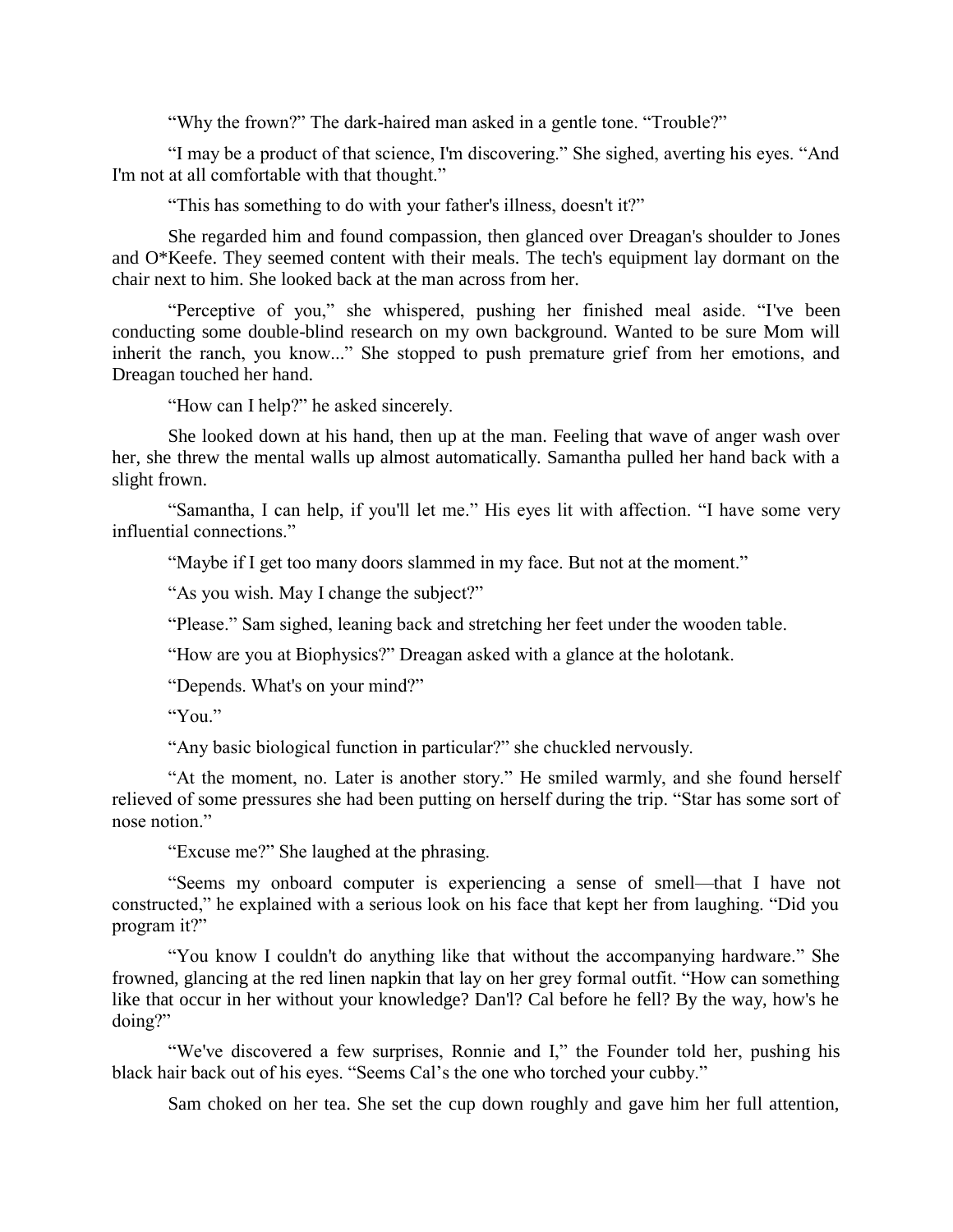ignoring emotions that welled briefly in her eyes and closed her throat.

"You'd be surprised just how much was involved in Abernathy's little plots." He frowned, and she glanced again at the media people. "Are they still behaving?"

"Yup. Told you they would."

"About this nose notion," he continued in the restaurant's dim light. "Star says she can smell my coffee brewing, the ozone from the soldering or laser pencil—and me, after a long day."

"That last isn't too difficult."

 "If you're equipped with a sense of smell, sure," Dreagan said, as the server quietly set a small plate containing the check and two crescent-shaped cookies near his elbow. "That's quaint."

"Life's a bit different here in Genni, from what I've read." She smiled, watching the reaction on Tech Jones as his bill was also hand-delivered. "Fortune cookie?"

At the Genni golf links, the Founder, in his white p-suit, tried his skill on the driving range while Jones shot video. The two women were left to wander about the rocky, gray-green terrain. From Cinda's repetitive glances back to the airlock, the AshenGrey could tell the media woman longed to be safely underground and free of her spacesuit. On the other hand, Sam enjoyed herself, roaming within the limits regulated by the management, twice getting in the way of the two serious golfers.

"You seem uncomfortable up here, Miss O\*Keefe," Samantha commented, returning to where Cinda sat, bored with watching the men experiment at the tee.

Dreagan glanced back over his shoulder and gestured to Samantha that he'd noticed that too. Near him, Jones took a full swing at the glowing yellow ball and sent it sailing over a distant gray ridge. Sam could see the pleased look on his face through his bubblehead and smiled.

"You're enjoying this?" the media woman asked, from where she huddled under the protection of the entranceway.

"I grew up in the hills of Montana," she reminded her, bouncing toward Dreagan and Jones, intent on trying the sport. "I'm enjoying all of Genni's spacious freedom."

"I wish they'd quit clowning around so we could go back in." Her voice over the comm filled with pouting, and Sam wondered how long O\*Keefe would survive at her side.

"Dreagan?" Samantha called, as she skipped in the fine dust. "Can I try a couple?"

"O\*Keefe, we'll meet you in the lounge," she heard the Founder order in controlled anger. "Psyche, come see what you can do."

"Will you all pipe down?" Jones laughed, readying himself at the tee. "I can't concentrate."

Because Jon Dreagan bounded confidently, straight for the Genni Customs, Samantha decided he had been there before. He led her through the almost deserted labyrinth of Genni's small spaceport with such a casual air, that she thought he'd probably call the customs officials by their first names. Jones and O\*Keefe, trailing behind Patric and Nikatta, kept lagging back for every photo opportunity. Cinda had finally stopped insisting that the Founder or Sam be part of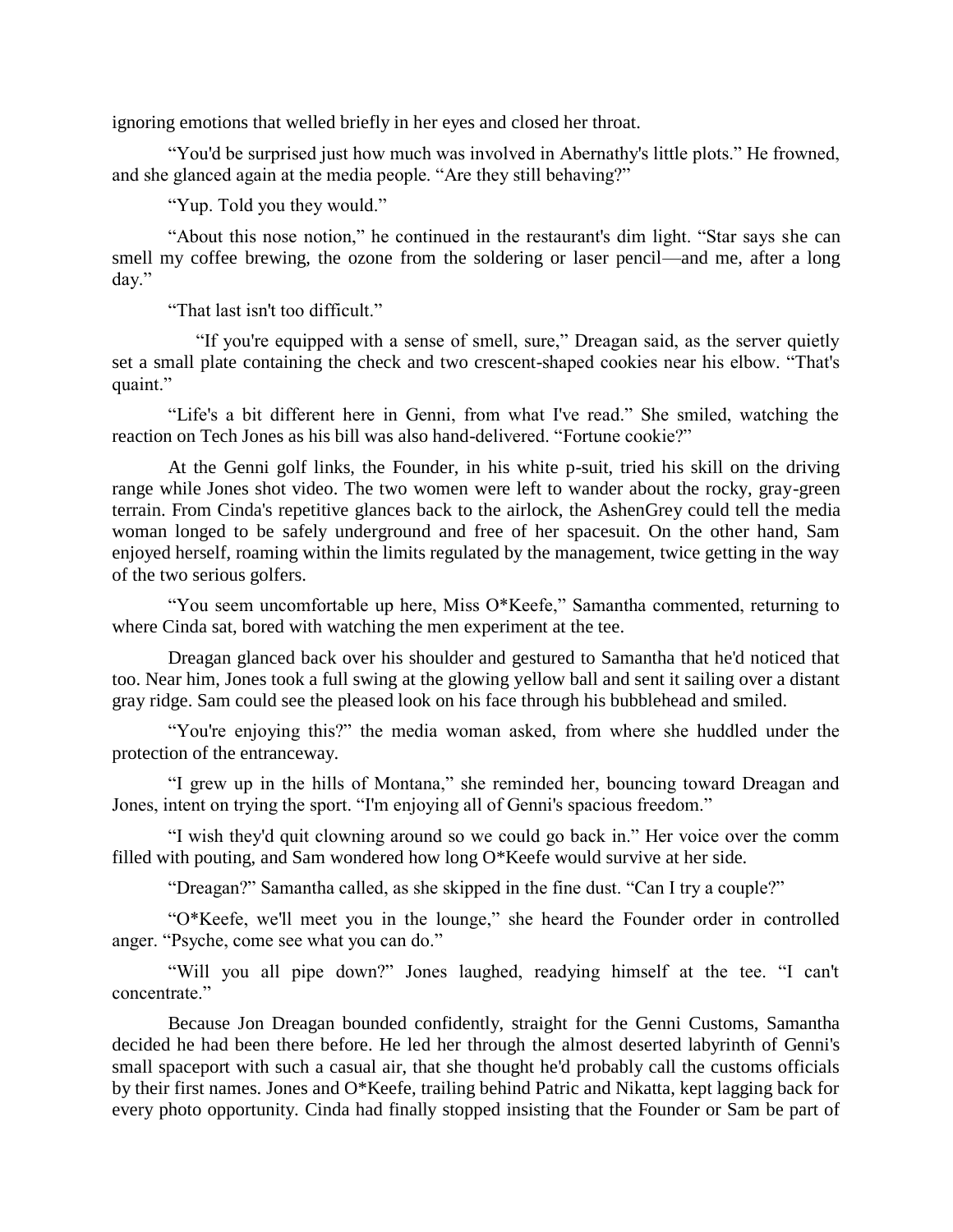every shot.

Suddenly, from off to the right, someone yelled loudly, "Here they come!" as they turned a corner.

"Dreagan, let me deal with this, please?" Samantha said while a group of camerawielding people moved in. "Media at zero-three-zero. Jones! Time to get back to work. Remember, Cinda, you're on my side."

Dreagan increased his pace, pulling Sam close to his side as media men approached from several different angles. She counted nine, much less than the usual mob, and heard footsteps from behind. Jones came from the rear, tossing his equipment onto his shoulder while O\*Keefe moved up close on his right. Dreagan had tensed, ready for a fight, and tried to push Samantha behind him.

"Let me handle this," she pleaded, her hand on his arm, pulling herself forward.

Discreetly whispering to her JourneyGrey who had moved protectively to her elbow, she gave quick instructions. Hensen dropped behind, and Nikatta's lovely face appeared. Eye contact was enough to tell her support, and then she also dropped back. Before them, the nine spread out between the Customs' declaration tables and the Dreagan group, blocking their path. Dreagan altered direction, and the group shifted. He hesitated, but continued his approach when Sam nudged him forward. She had expected and wanted this. She had a point that needed making.

One large man of decidedly non-Japanese ancestry—a media master by the silver insignia on his left sleeve—separated himself from the gang and came forward with the rest of them at his heels. Dreagan slowed, while his body stiffened, and Samantha pulled on his hand. As Jones panned out to the Founder's left, she stepped in front of Dreagan, and the large man moved in.

"Good evening, AshenGrey," the big man said in an overly polite tone, then asked how she was enjoying her visit to the colony.

"Excuse me, please," she responded with a similar politeness. "We'd like to pass."

She maintained her speed and direction, the others in her party following closely, but the media men stood their ground. Sam had expected as much and finally planted her heels, stopping herself just centimeters from the man's microphone. Dreagan's momentum caused him to jolt her shoulder, and she let herself be pushed, falling, and catching the media master's microphone arm for balance.

"You are in my way, journeyman," she told the man, righting herself. "Please, move."

"I'm a Master," he replied proudly and switched to his commentator's voice. "Would you tell our viewer how you are enjoying your visit to Genni Colony? What brings you and the Founder here?"

"Excuse me, please," she repeated, spying Patric, who had brought a black-clad security guard to the rim of this gathering. "We'd like to get through. Please get out of our way."

The gang did not move, holding their cameras and microphones up and into her face, and Jon Dreagan's as well. Annoyed, Sam counted ten heartbeats to give the media people more than ample time to comply with her request.

"Are you aware of the understanding I have with your Trade, journeyman?" she asked the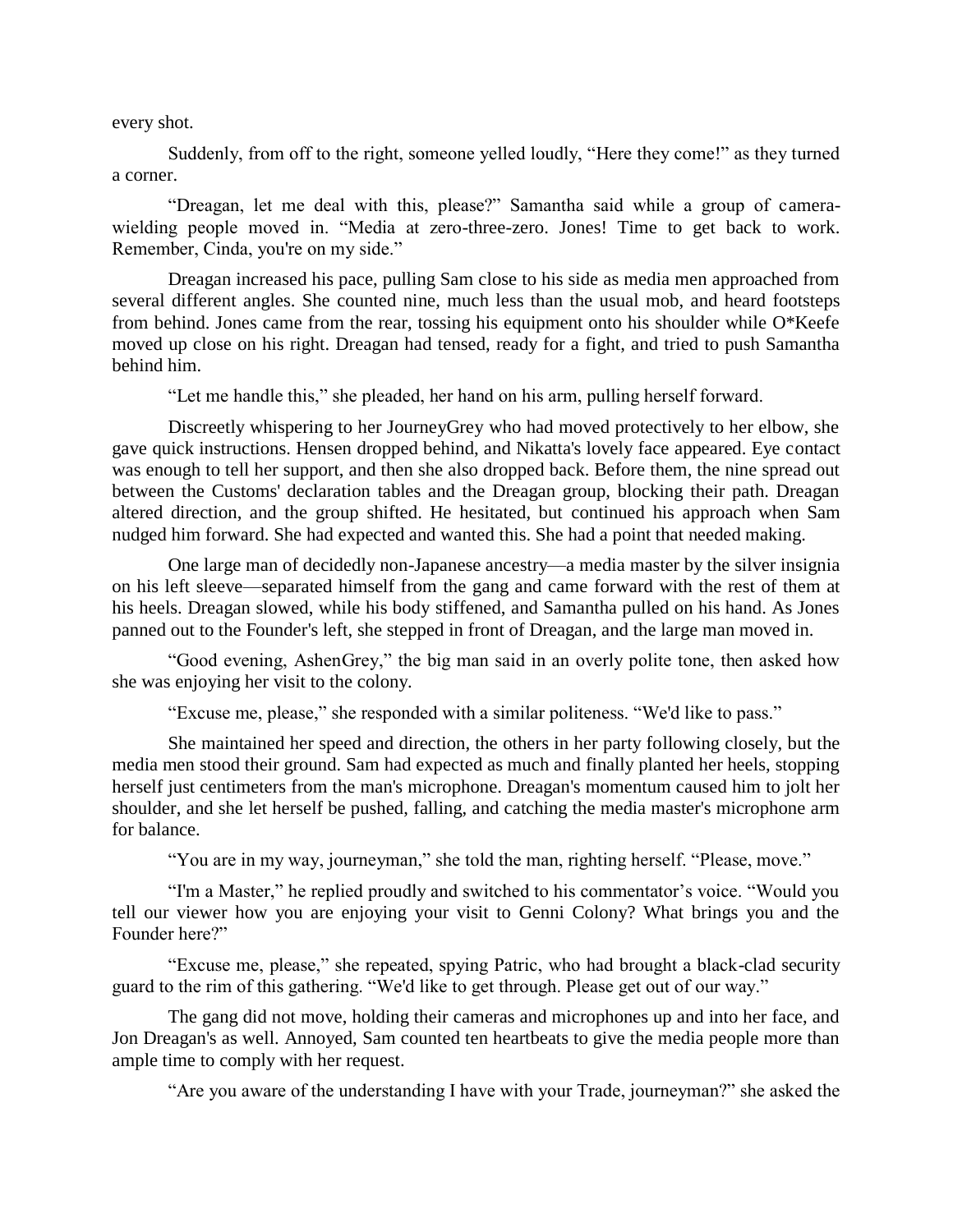man who towered near and above her. "And are you sure you want to block my way?"

"Media Master Dadge Worthington, ma'am," was his confident response, as she allowed her anger to show. "Won't you please tell us about your trip? Our viewers want to know why you and the Founder are in Genni Colony."

"So, you're a Master? How unfortunate..." Without remorse, she waved Patric and the guard closer. "Are you aware you're risking prosecution, Media Master?"

"I heard about Carmichael's decree," he admitted, but his laughter told her of his disbelief.

"Prosecution, Psyche?" Dreagan chuckled behind her, his hand gently resting at the back of her neck. "There's no law prohibiting him. Not a bad idea, though."

"My Trade and his have a new understanding. Don't we?" She smiled sweetly at Worthington, tapping his chest with a painted fingernail for emphasis. "Don't we!"

"Yeah, but it'll never hold up in a fuck'n court of law," Dadge said boldly, and by then he must have seen the black Security uniform. "Why the hell should it change anything?"

"I did make laws against that sort of language being used around women and children," Dreagan grumbled angrily. "I think you'd better apologize."

Worthington bristled at the Founder's order, and then looked over his shoulder. The rest of the media gang had stepped back almost a meter and acted less aggressively, some staring at the green-tiled floor. Sam liked that. Worthington said nothing, standing like a stubborn child reprimanded by a stern parent. Then, he smiled again.

"Just why are you in Genni, AshenGrey Alexander?" he asked politely again, shoving his mic into her face.

She glared in silence, intentionally waiting for some big, strong male to come to her rescue, while studying the buttons on the big man's shirt.

"Dadge, you're giving us all a bad reputation," Cinda O\*Keefe shouted and stepped in, grabbing the big man by his shoulder and pulling him around. "Forget the interview."

"The hell I will!" he growled, shaking her hand away.

His watery blue eyes flashed, and Samantha could see the stubborn set of his round jaw. Worthington pushed Cinda O\*Keefe back, hands at her shoulders and she staggered to the green floor.

Ignoring the gasps that came from behind him, Dadge stepped closer to Sam, towering above her tiny frame. Inside, she was enjoying the drama that would be the man's undoing, as she jumped backward into Dreagan, pretending to be startled and intimidated. She could feel and hear the Founder's rapid breath behind her, which triggered an unwanted memory. She slammed a mental clamp on that.

"Media Master Worthington," she yelled, channeling that other anger. "Get out of my way!"

"Dr. Dreagan," the large man began amiably. "Would you care to share your impressions of Genni with our viewers?"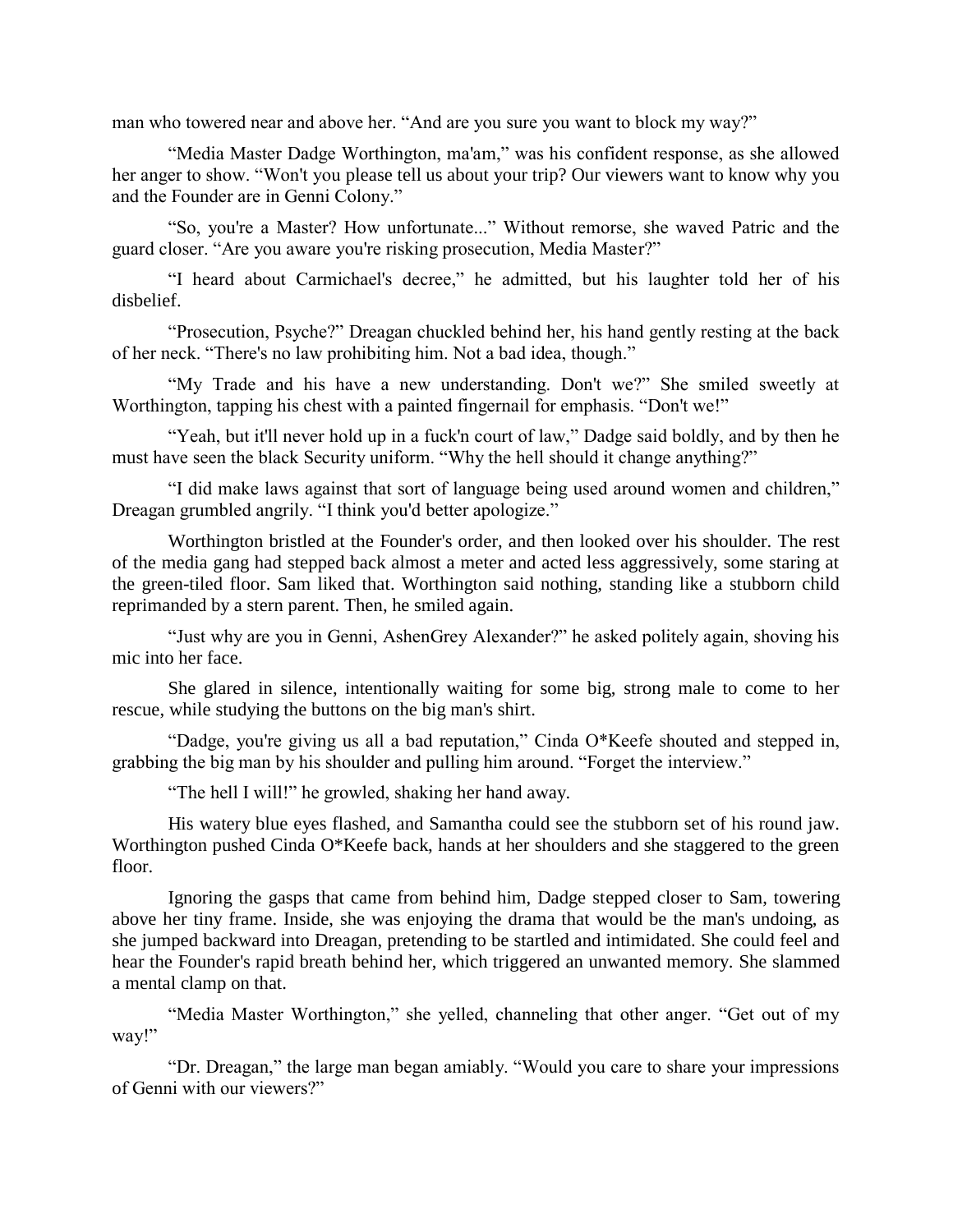Dreagan bellowed too near Samantha's ear, "Get out of our way!"

Her ears rang as she saw the black Security sleeve pass between her and the media master, pushing him away from her. Pleasant, brown Asian eyes met hers briefly, with a smile and slight wink. Again, as with many other times in recent years, she felt glad that Patric held a Master's ranking in the Security Trade and knew when to commandeer help.

"I want this man held on charges of obstruction of movement and harassment," she said, feeling Dreagan's hand rest lightly on her right shoulder. "Can you do that for me?"

"Instructions and guidelines were issued this afternoon, AshenGrey," the Japanese JourneyBlack replied. "An excellent injunction and one that will make my job very much easier."

"It's about time someone put a halt to these media gangs," Nikatta said, and Sam heard Patric's familiar laughter.

Dreagan chuckled as well, and she felt good about the incident and all it represented. Media Master Dadge Worthington stood silently, shoulders slumped, next to a second Blackjack while Jones and a few others shot video of his remorseful pose. The first guard returned to where Dreagan and Samantha stood in silence, and she noticed that the rest of the media were quickly dispersing.

"Anything else I can do?" the Security jack asked.

"Ship him back to Proteus," she said, inserting a tone of authority. "He'll be sent planetside soon."

"Now, wait one fuck'n' minute, woman," Dadge began, taking a step back in her direction.

The second Security guard grabbed him by the shoulder and shook the media master roughly. Patric quickly positioned himself between Worthington and Samantha, but soon relaxed and took a half step to the right—out of her line of sight. Dadge had subsided once again, a polysteel nightstick poking into his ribs, and the two guards prepared to escort him away.

"Just a minute," Dreagan demanded, nudging her shoulder. "What's this about a Trade agreement?"

"Celebrities get one media person assigned to them, and the rest of us have to go about our own business," O\*Keefe explained, scowling in her direction. "Those who don't, face legal actions."

"I specified Earthside banishment to all offenders in the written agreement," Samantha said, looking over her shoulder at Dreagan, then angrily added, "and believe me, I mean it."

Dreagan caught the security men's attention and called out Domo arigato as Sam drew a contented sigh. Grabbing her hand, he began pulling her toward the Customs clerk as the others began falling in line behind.

"Interesting," he muttered as his eyes burned down at her. "Dux femina facti."

Dreagan had insisted on piloting the big lunar limousine himself during the trip to Genni Colony, leaving Carlos at home. Sam found it interesting that he granted Patric Hensen a try at driving the catapult-capable shuttle around to the docking airlock. Then, he persuaded the two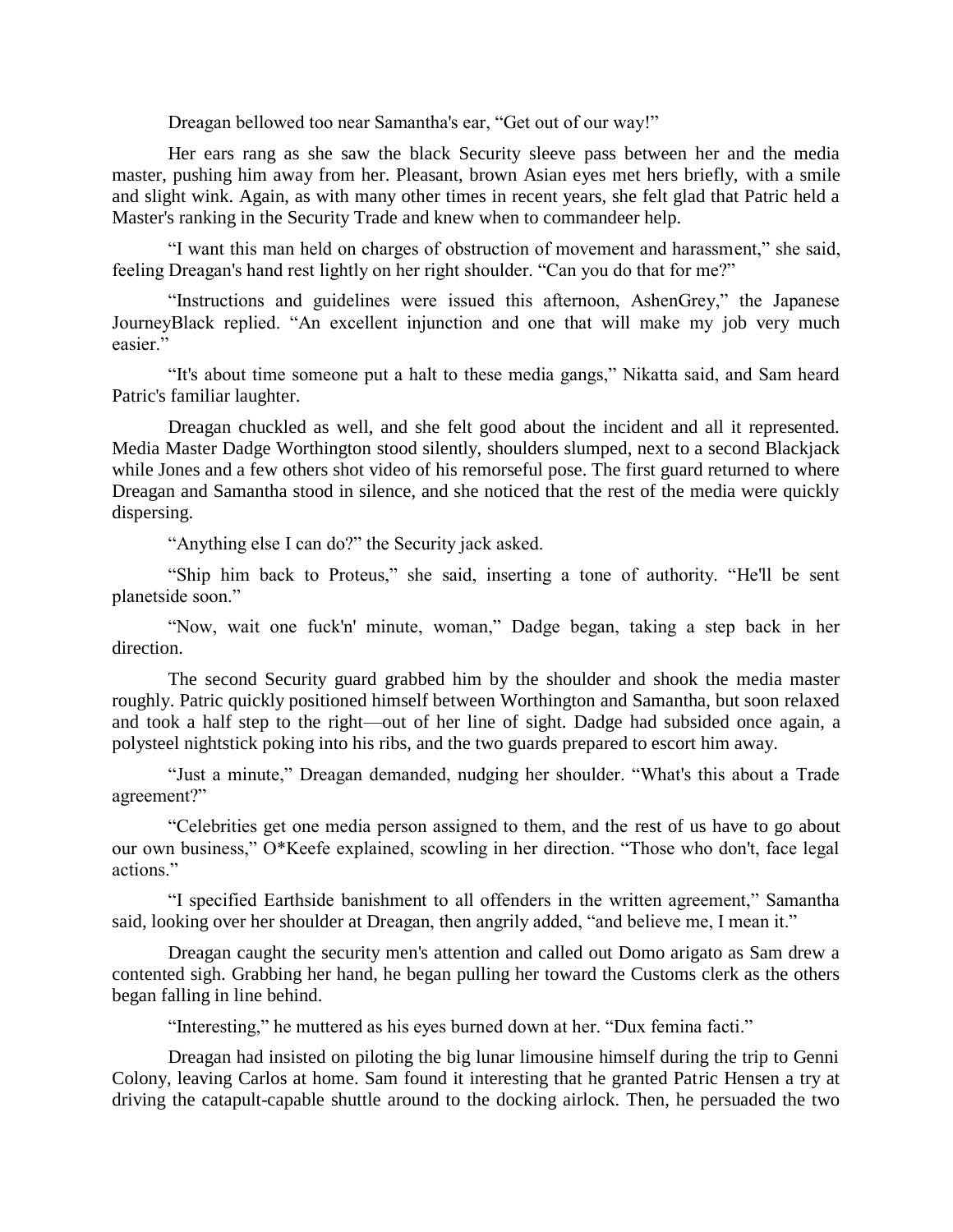media people to go along with Sam's JourneyGrey. The VIP room near the dock had a similar feel of the appealing oriental quality that Sam had found in every place they had visited that evening. The ornate red and gold-carpeted chamber was deserted when Dreagan and she stepped into it. On the far wall, a floor to ceiling blast-resistant window overlooked the hangar bay, displaying gigantic polysteel doors that leisurely yawned open. Although the bay, with its adjoining electromagnetic Cat and Catcher, had been designed for heavy traffic, only four freighters rested in its enclosure.

Nikatta's farewell, her subtle forlorn expression, drifted across Samantha's worried mind. Dreagan strode directly to that scenic window. She slowed, calming herself against the coming "cat-shot"—the standard mode of travel between the colonies. She preferred other methods of transportation. All those anxieties she'd been feeling toward him began to surface in the quiet stillness that surrounded them, and she decided to take a little peek into that emotional cauldron.

"Quite a bargain you struck," she heard Dreagan say. She pulled her attention back to these surroundings. "Did you have to push an incident so soon?"

"I regret a master will set the example." She sighed, easing into a richly cushioned red chair facing the bay.

"Probably better to have a strong example," he resolved, gazing down into the hangar. "They'll know you mean what you say."

"Wonder who'll hear the case," she said absently, considering if maybe she had been overreacting.

"You know; it was strange to move about so freely." He chuckled, shooting a grin in her direction. "Not many people really bothered us. Of course, that media bulletin instructing the residents to respect my privacy might have had something to do with it. You're doing, no doubt."

"No one discussed that with me," she said truthfully, wondering how truthful she had been with herself recently.

"I don't like your chaperons," he said with a playful and very obvious pout.

"Mine? Only one is mine," she replied, and then laughed at the animated change to his handsome face. "You'll have Cinda for your very own—soon."

"Damn, woman!" Dreagan sputtered. "What are you trying to do to me?"

"She'll only be underfoot for a short while; then you'll get a new one next month." She grinned, watching him screw his face into something long-suffering. "You'll get used to the media and get to know them."

"And they, us," he muttered sourly.

"True, but no more media mobs," she said, watching the bay below. "And within four months the public's fascination with you will have ebbed."

Outside, she noted the Founder's white lunar limo being rolled into the passenger bay by two small yellow tows, guided by eight p-suited dockworkers—far more than needed. Samantha guessed that it was Dreagan's vehicle that had brought out the extra people. Several Port Security personnel milled around the area, reminding her of the three who waited for her and the Founder in the passageway. Dreagan turned to watch these activities. She joined him at the window.